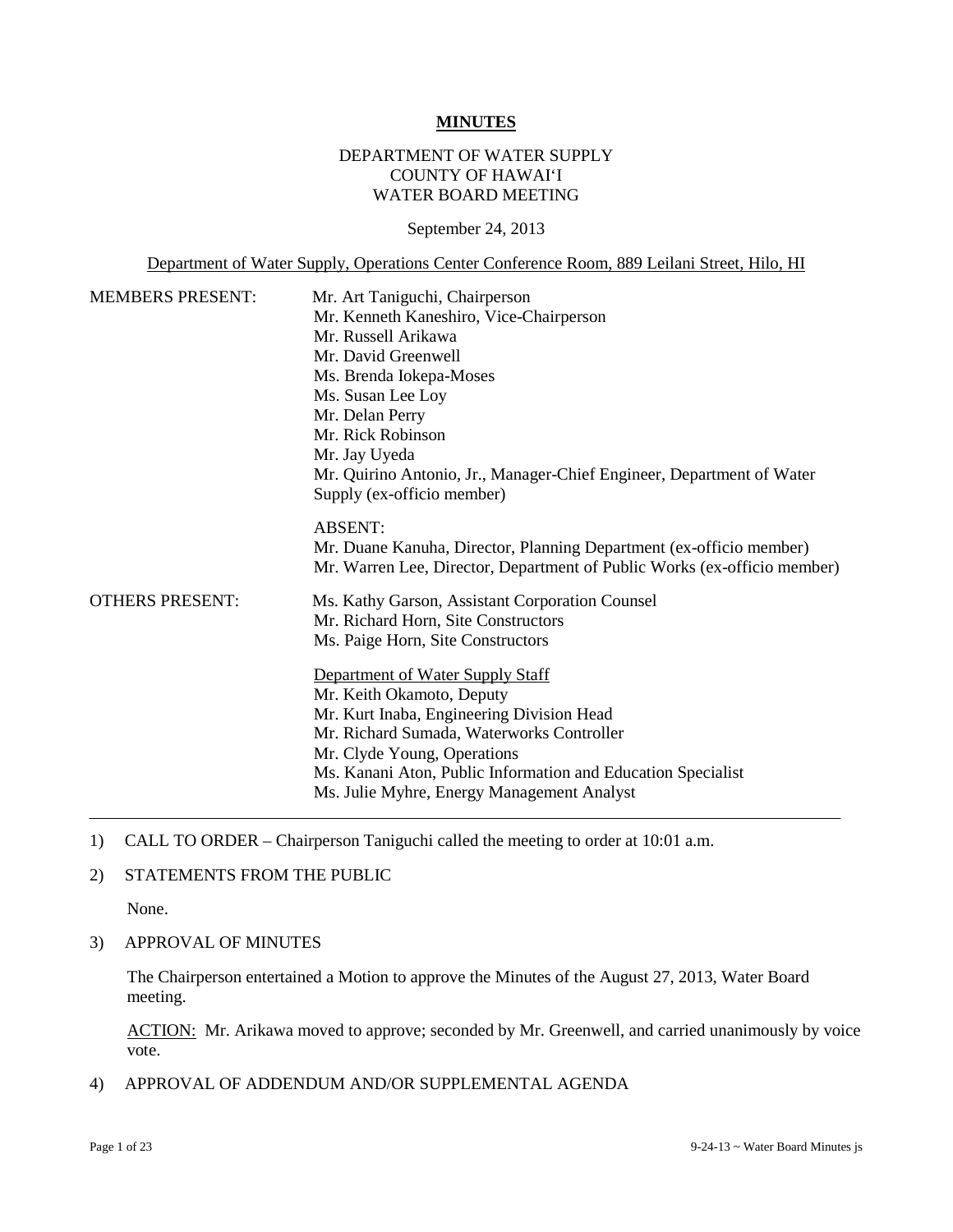None.

5) HĀMĀKUA:

# A. **RESOLUTION NO. 13-02, PROVIDING FOR THE ACQUISITION OF PRIVATE PROPERTY AND EASEMENTS SITUATE IN THE DISTRICT OF HĀMĀKUA, COUNTY AND STATE OF HAWAI'I, IDENTIFIED AS A PORTION OF TMK NO. (3) 4-7-002:035, FOR CONSTRUCTION OF A WELL, RESERVOIR, TRANSMISSION MAIN, ACCESS ROAD, AND RELATED FACILITIES:**

#### *(Note: Resolution requires roll call vote)*

This resolution is being introduced for the condemnation of a portion of Tax Map Key 4-7-002:035, for the purpose of acquiring the property surrounding an existing well which was funded by DWS. This site is adjacent to our existing tank site and matches its elevation.

The drilling and testing of the existing well was recently completed. Phase 2 of the project, which includes but is not limited to the outfitting of the well and controls, reservoir, transmission main and access road, is on hold until the land is acquired. This well will be the primary water source for the Kapulena-Kukuihaele Water System, which is currently being provided with water through a temporary line from the Waimea Water System. The original source for the system, the Waiūlili Spring, lost production after the 2006 Kīholo Earthquake.

The Manager-Chief Engineer recommended that the Board approve Resolution No. 13-02, and authorize the Department and Corporation Counsel to continue with the condemnation process.

MOTION: Mr. Perry moved to approve; seconded by Ms. Iokepa-Moses.

Ms. Garson noted that the Exhibits for this Resolution were distributed to the Board this morning. DWS is asking for the authority to condemn this parcel; there is a public purpose for the well, reservoir and transmission main, she said. DWS will continue to negotiate with the property owner throughout this whole process, but this Resolution give Ms. Garson the authority to file for the condemnation if necessary. This Resolution requires two readings by the Board, she added.

The Manager-Chief Engineer noted that DWS has already done the first phase of the drilling of the well, and has found good water at the site. The next phase is to do the production well, but DWS needs to acquire the property prior to going into that phase. He also noted that DWS will be using federal grant funding for this project, so it is very important that DWS can proceed.

Chairperson Taniguchi called for the question, but paused to ask if this was a roll call vote.

Ms. Garson said no, because the Resolution needs to go through another reading. Therefore, this will be a voice vote.

ACTION: Motion carried unanimously by voice vote.

## 6) SOUTH KOHALA:

# A. **JOB NO. 2011-972, LĀLĀMILO WIND FARM REPOWERING PROJECT, RENEWABLE ENERGY SERVICE AND POWER PURCHASE AGREEMENT:**

A Renewable Energy Service and Power Purchase Agreement (PPA) between DWS and Site Constructors, Inc., has been prepared that will allow DWS to purchase electricity at a rate of \$0.24 per kilowatt-hour from Site Constructors, Inc. An annual price escalation of 2.9 percent in years 6 to 20 is proposed, with an expected annual consumption of energy by the eight (8) Lālāmilo-Parker wells of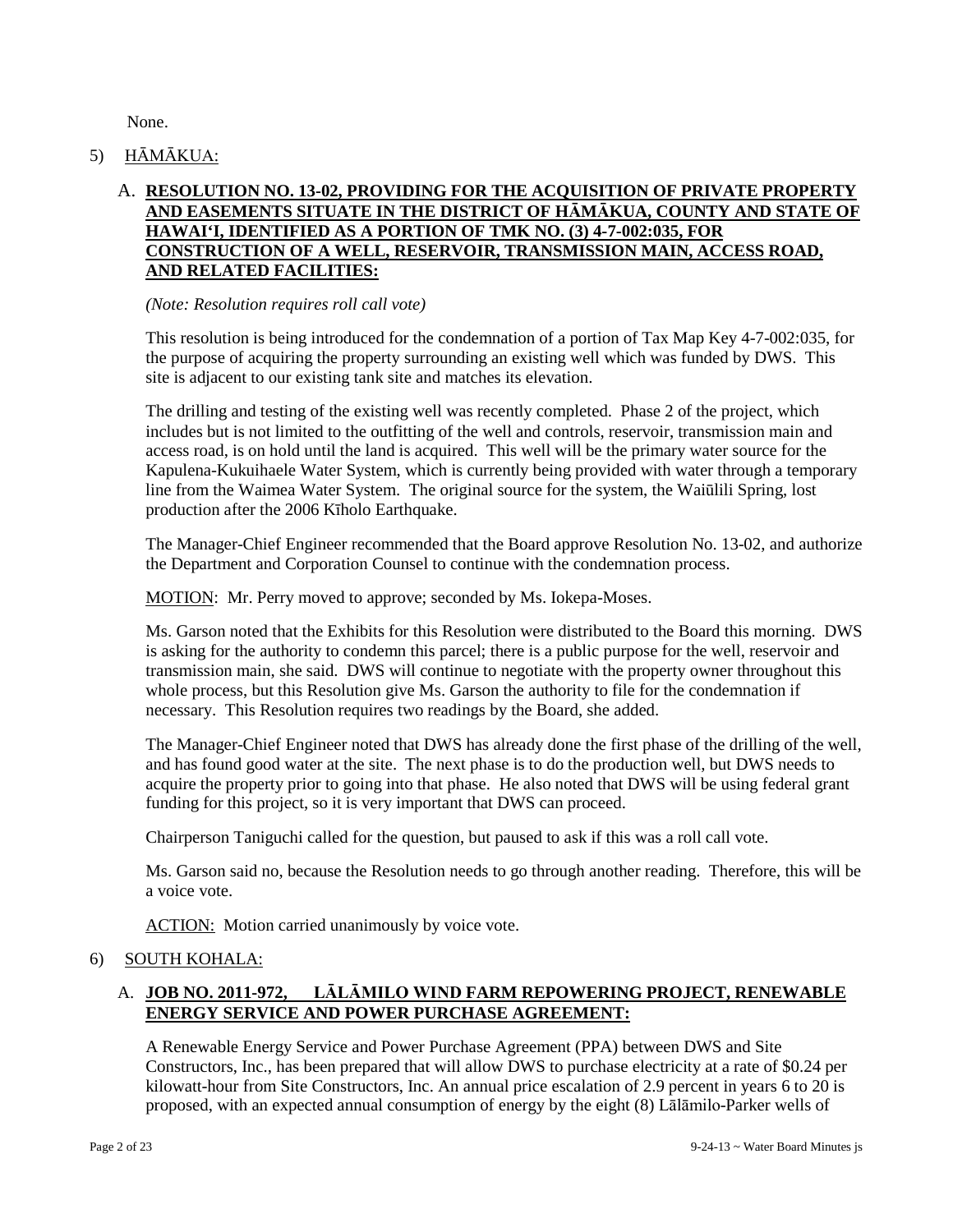8,000 megawatt-hours, resulting in an annual savings to DWS of over \$1 million at today's electricity rate.

On April 26, 2013, Site Constructors, Inc. was awarded the winning proposal for the furnishing, delivery, installation, operation, and maintenance of a wind energy generation facility in the vicinity of eight (8) existing DWS wells within the Lālāmilo-Parker well system. The project encompasses:

- Constructing a new wind energy generation system to supply electricity to four (4) existing Lālāmilo wells A, B, C, and D that were previously connected to the Lālāmilo wind farm constructed in 1985;
- Installing power lines and connecting four (4) existing Parker wells 1, 2, 3, and 4 to the new wind farm equipment;
- Installing Supervisory Control and Data Acquisition equipment so that the pump motors can maximize the use of renewable energy generated electricity;
- Successfully negotiating a Standard Three Party Interconnection Agreement with Hawai'i Electric Light Company (HELCO); and
- Associated work such as grading, asphalt pavement of access road, security fence (if desired to keep livestock out), drainage, lighting, and landscaping.

Construction expenses will be funded by Site Constructors, Inc., at no cost to DWS. All permits and approvals are scheduled to be secured by September 15, 2014, and commercial operation of the wind farm is expected to occur within 18 months of the date that all permits and approvals are granted.

The Manager-Chief Engineer recommended that the Board approve JOB NO. 2011-972, LĀLĀMILO WIND FARM REPOWERING PROJECT, RENEWABLE ENERGY SERVICE AND POWER PURCHASE AGREEMENT, and authorize the Chairperson or Vice-Chairperson to execute the agreement, subject to review as to form and legality by Corporation Counsel.

MOTION: Mr. Kaneshiro moved to approve; seconded by Mr. Perry.

Ms. Myhre did a brief overview of the re-powering project, for the benefit of newer Board members and as a refresher for everyone else. She noted that the old wind farm was built in 1984, with 120 towers generating 17 kilowatts each. The re-powering project will replace those towers with five towers using new technology. In 2009, DWS had the site of the wind farm restored. Today, there are two towers on site for communications purposes; these will be equipped with antennas. DWS has also installed a wind anemometer, which measures the wind speed every 15 minutes. The site is just mauka of Puakō, situated right next to eight existing deepwells. Ms. Myhre in her PowerPoint presentation showed in the north, Lālāmilo Wells A, B, C, and D, and in the south, Parker Wells 1, 2, 3 and 4. The eight wells are close to the site of the future wind farm.

The wind farm will stabilize the water rates that DWS will pay to power the eight wells; DWS will know exactly how much electricity is going to cost for those eight wells. It will be renewable energy production, Ms. Myhre said. She noted that 41 percent of the water bill is made up of electricity costs.

Once the PPA is approved and executed, the project proposer, Site Constructors, will start doing their Environmental Assessment (EA), the design and the HELCO review. Ms. Myhre noted that the wind farm will be tied to the HELCO grid. This is not an off-grid project; DWS is still tied into the HELCO grid. If the wind is not blowing, DWS will need to get electricity from HELCO as a back-up. Once ground is broken, construction will take about 18 months. The wind farm should be in service around the end of 2015 or by the first quarter of 2016.

The Manager-Chief Engineer said that the PPA starts the ball rolling as far as doing the Environmental Assessment, which DWS needs to secure the lease to the property.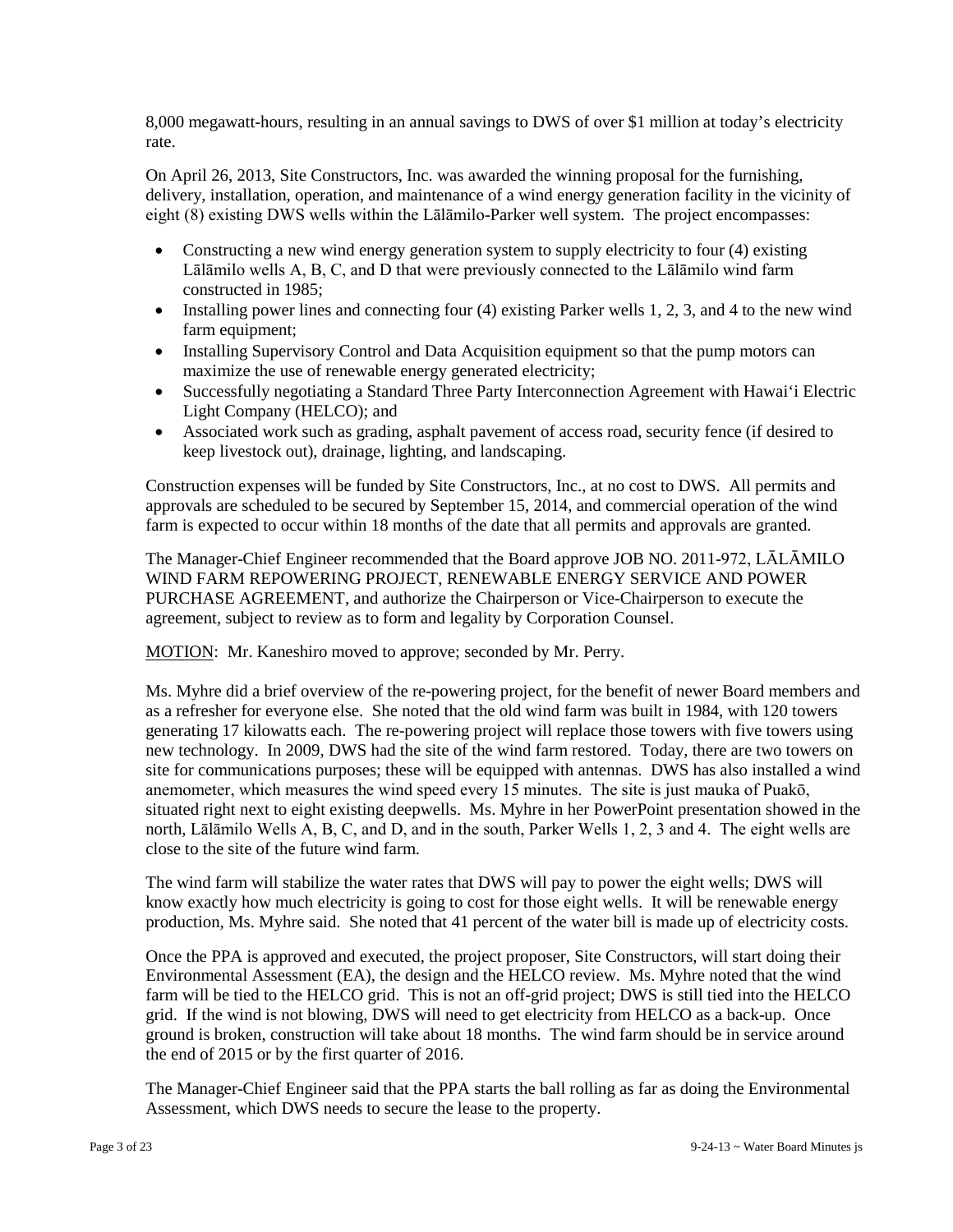Ms. Myhre said that the next action by the Board regarding the wind farm is to approve the lease. DWS will get one year of free rent, once the EA is done, which can occur during the time of construction. The lease will be paid by the contractor, as part of DWS's rates. The rate will be 24 cents per kilowatthour, with a 2.9 percent increase in Years 6 through 20 of the contract.

Mr. Perry asked whether it were a bit unusual to have eight wells close to each other; he also asked if DWS has plans to expand the well field system.

The Manager-Chief Engineer said it may sound unusual. He explained that the well fields stem back to when the State drilled the Lālāmilo portion of the well field. Eventually, DWS started working with the resort developers in the area, who needed more water. The close proximity of the wells to each other makes it easier to supply water into the system, he said. The well system allows for easier transmission of water. Fortunately, the resort developers were able to secure these sites with the State and Parker Ranch; that is why the wells are in close proximity to each other.

Mr. Perry asked if there were plans to expand the well field system.

The Manager-Chief Engineer said that at this point there are no plans to expand, except maybe on the north end near Kawaihae. There are several wells in that area, known as the 'Ōuli Wells, but the land developer has not moved forward on developing those wells.

Mr. Inaba clarified that the wells are pretty spread out, so that the wells do not interfere with each other.

The Manager-Chief Engineer said these wells were pump-tested at the time they were drilled; DWS monitored to see whether or not there were any ill effects on the pumpage of the new wells.

Mr. Perry asked how far apart the wells are.

Mr. Inaba said he figured that they were about a quarter-mile apart, more or less.

The Deputy said Parker Wells 2 and 3 are the closest to each other, about 1,000 feet apart.

Mr. Robinson asked how the commencement of energy delivery date and the liquidated damages (to be paid at a discounted rate) for lack of delivery for a certain period of time would be computed. He understood the section regarding this in the PPA, but was a bit leery of referring to certain indices where there is a published source involved (i.e., the Wall Street Journal, in this case). That is because published sources cease to exist in many cases. He asked why there are price escalators after six years. He noted with similar contracts that the rate is fixed for a certain period of time, which allows the installer to get recovery of their cost of the installation. However, in this PPA, there is a 2.9 percent price escalator, which is consistent with what a CPI increase is, from Year Six to Year 20. He said he would still have assumed that the rate would be fixed for the PPA's entire 20-year period.

The Manager-Chief Engineer asked if Ms. Garson or DWS's engineers could respond to these concerns.

Ms. Garson said that regarding the liquidated damages, they are meant to be a penalty. Therefore, one would need to roughly estimate what the loss is going to be. However, the loss is actually incapable of being calculated directly, which is why there are liquidated damages in the PPA. She noted the provision in the PPA (on Page 10), regarding what happens if the Commercial Operations Date, does not occur within the 18 months of receipt of the provider's notice to DWS that all approvals have been obtained, etc. There is also a provision for what happens when the provider fails to deliver 95 percent of what is considered "Contract Energy" during a rolling 12-month period. She said Engineering came up with a calculation for what they thought the damages would be; it is not exact, but that is why it is in the contract that way.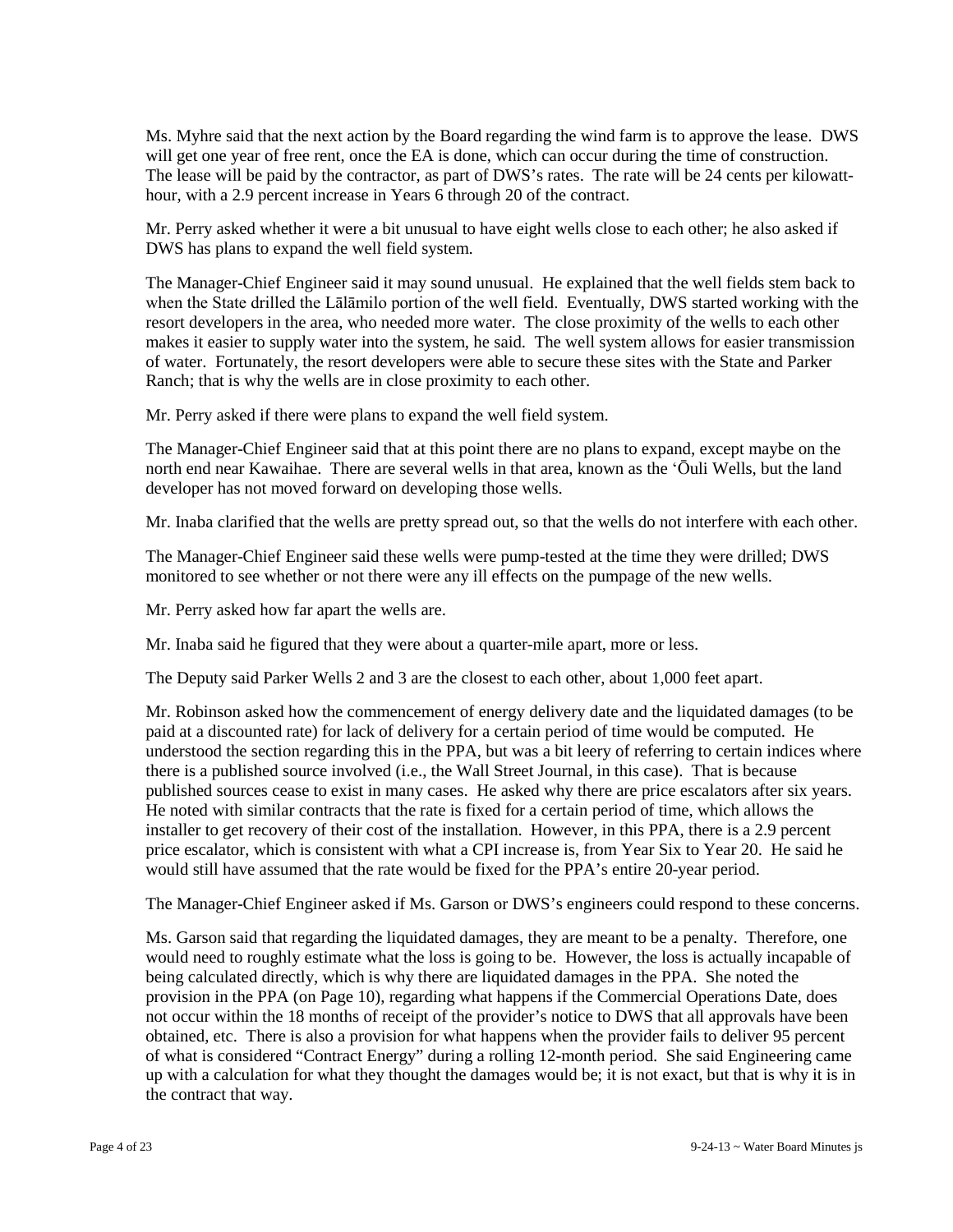Mr. Robinson said that rather than point to indices such as the prime rate mentioned in the PPA, it is much better to go ahead and state a set amount. *(Note: The PPA says: "discounted at the prevailing prime rate of interest as published in the Wall Street Journal on the day preceding the date of determination.")*

Mr. Inaba said the calculation that Engineering says how much power DWS was missing, as opposed to saying that DWS did not get the 95 percent (of Contract Energy) that DWS pays for at a discounted rate. He said that the calculation provides DWS with a deeper discount if the provider provides DWS with, for example, only half of the energy that should have been provided.

Mr. Robinson said that is why he would feel better if the PPA just stated what the discount rate would be, rather than pointing to an index.

Mr. Inaba said that Engineering figured that by just stating a rate, there might not be any further penalty for the provider in the event that the provider did not provide the contracted amount of energy.

Mr. Robinson asked whether the fear was that if a discount rate was stated up front (as opposed to pointing to an index), it would not be enough incentive for the provider.

Mr. Inaba said that the calculation that Engineering did was based on the amount of energy that the provider was failing to provide.

Mr. Robinson said he understood that, but the PPA states liquidated damages as "an amount not to exceed the then present value (discounted at the prevailing prime rate of interest as published in the Wall Street Journal.)"

Mr. Inaba said okay, it should be just the rate.

Mr. Robinson said yes, just state the rate. He noted that in his experience, these indices sometimes cease to exist. He much preferred to just state the rate. Related to that, Mr. Robinson said he likes to insert into contracts language like "As an example…" Giving an example in a contract of what happens if someone fails to deliver by a certain date makes things clearer, and helps in the event of litigation, he said. Mr. Robinson asked why there is a step-up in the PPA after five years. He noted that HELCO just states a set period at a fixed rate; there is no step-up.

The Deputy said the Department is not really privy to the reason for that number on the step-up. That number was part of the provider's proposal that DWS evaluated and accepted, which was captured in the PPA. He guessed that the step-up was meant to accommodate escalating maintenance and costs such as materials, labor, etc. The Deputy suggested that the provider might want to clarify that.

The Manager-Chief Engineer asked if it was appropriate for the provider, Site Constructors, to come up and comment on Mr. Robinson's concerns.

Mr. Robinson asked what the rate would be at the end of 20 years.

Mr. Richard Horn of Site Constructors introduced himself. He explained that his company has built a number of renewable energy projects around the world, and his company has a fair amount of experience building projects just like Lālāmilo. He noted that as machines get longer in the tooth, there is a fair amount of increased maintenance that needs to be performed. There has to be some means of recapturing that cost. If there were no escalator in the PPA, the onset price level would be higher because of the need -- at the front end -- to amortize some of the later-ensuing maintenance operations and parameters, Mr. Horn said. That is why the PPA has an escalator built into it. HELCO, HEI and HECO have a lot of contracts with escalators in them. An escalator is a captured number, and everybody knows what that escalator will be throughout the life of the project.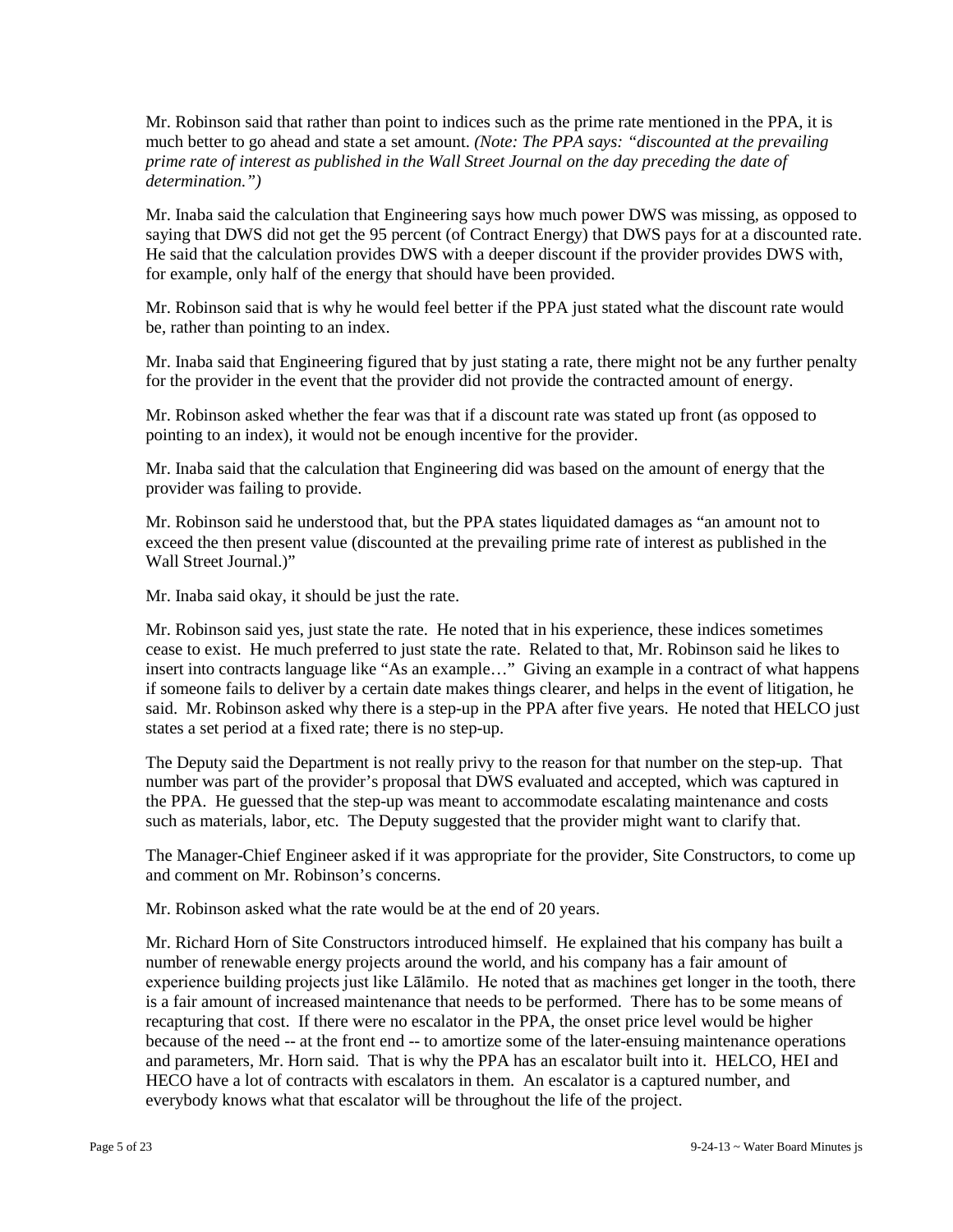Mr. Robinson asked if it was safe to assume that the escalators would be going into a reserve account for repair of the facility.

Mr. Horn said yes, his company has to maintain its own reserve, which is set by the company's board. He noted that the same situation prevails at the Hāwī wind farm, which Mr. Horn and his partners own. It is a substantial operating reserve, he said.

Mr. Robinson asked if that reserve would be proved up to DWS at any point, such as on an annual basis. This would show DWS that there are adequate reserves for repair and maintenance of the facility. He said he did not see such a provision in the PPA.

Mr. Horn said he did not think that was really a requirement of the contract as it is written, because that is his company's responsibility. If the project is not managed properly by his company, it would be his company's point of failure. Site Constructors would be the ones suffering a major setback, since the company is bearing all of the financial responsibility for the project. He noted that his company has operated the Hāwī facility for the past seven years, and have exactly the same format on reserves for that project. The wind turbines for Lālāmilo will be the same machines used in Hāwī. Therefore, Mr. Horn was confident that the PPA captured the requirement properly.

The Deputy noted Section 3.6.2 of the PPA, entitled "Continuity of Energy Delivery." This was how DWS worked to protect its side of the equation. This section addresses liquidated damages, based upon the start date when DWS can start buying the power. DWS wanted to have some level of assurance that DWS would have continuous access to the power. A fairly intensive thought process went into coming up with the \$400 per day in liquidated damages, as well as the provision regarding the 95 percent of the Contract Energy during any rolling 12-month period, he said. These provisions were meant to ensure DWS access to the power on a continuous basis. However, DWS did not want to tell Site Constructors in the contract what the company had to do to maintain their equipment, because DWS does not know what that would be, the Deputy said.

Mr. Robinson said that in his experience, the greatest source of revenue at the end of a 20-year contract involving machinery or buildings, etc., is deferred maintenance. He said his concern was just to ensure that Site Constructors maintain adequate reserves to ensure the continued maintenance of the facility throughout the 20-year life of the contract.

Mr. Horn said his company has every intention of doing so; his company has 99 percent availability on the other wind farm (in Hāwī). By employing the same work ethic and thought process on reserves going forward on this project, the provider should be in good shape. He noted that of course there is no telling when a machine might go down, for whatever reason. The company did experience a serial failure, which it had to manage quite intensively at the Hāwī wind farm. In that case, there was a severed series of bearings that failed in the machines. Once the company figured out what the problem was, the company was able to calculate the time between failures, and the company made a design change. The company has never had a failure since that event five years ago.

Mr. Robinson said he would feel much better if Site Constructors furnished evidence of reserves on an annual basis, so that DWS could be assured that the facility was going to be maintained since the Department is going to be tying itself to Site Constructors for a 20-year contract. He wanted some assurance that there are adequate reserves to repair and maintain the facility, in the event that Site Constructors were to falter or fail. He said he meant no offense, but noted that business evolves all the time.

Mr. Horn said he was sure his company could discuss some sort of annual review with DWS's contract managers. He noted that Site Constructors has constructed over 7,000 megawatts of energy around the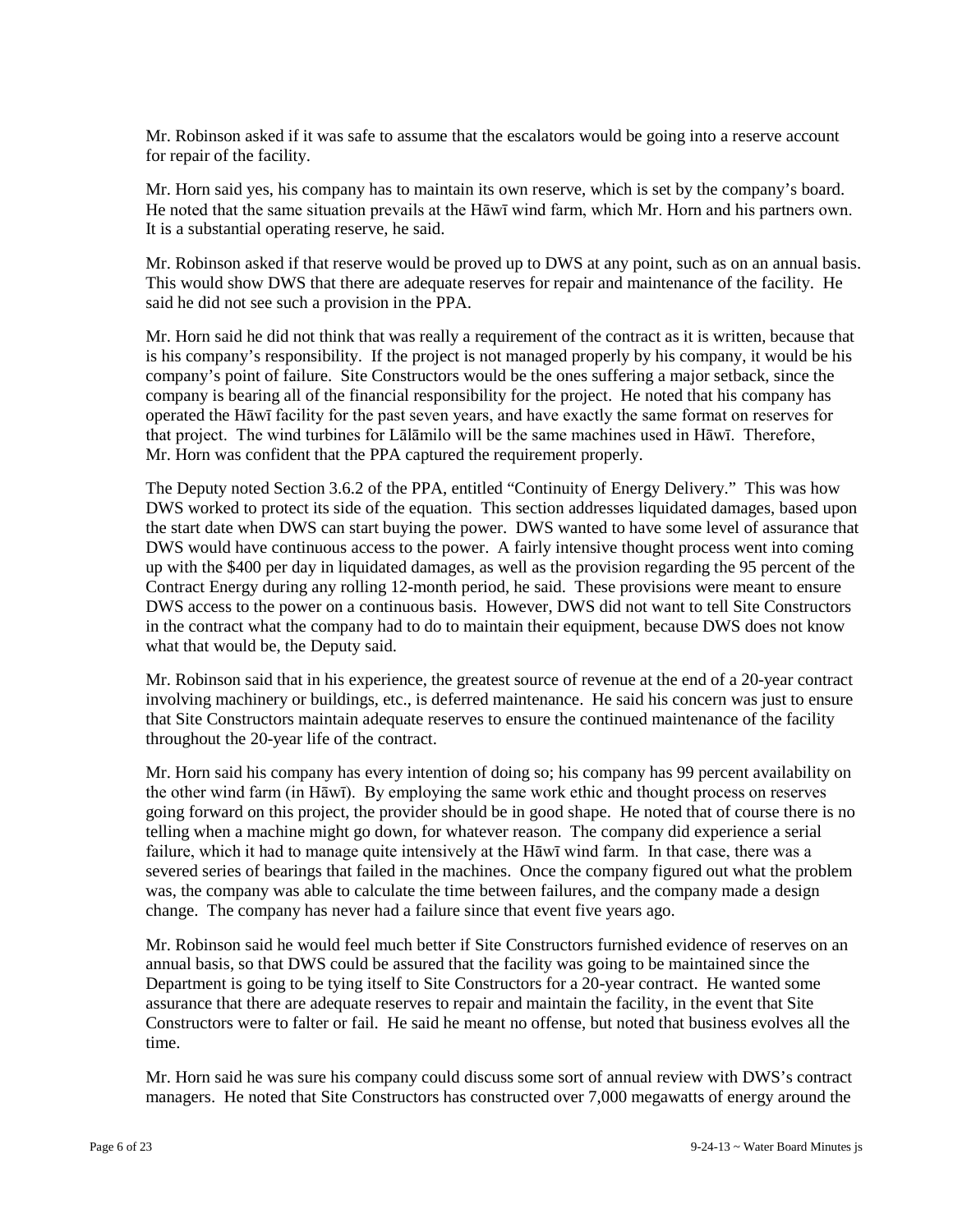world, and the company has never had a project fail. Site Constructors does not plan on failing anytime soon.

Mr. Robinson quipped that this what Detroit said many years ago.

Mr. Horn said his company was not the unionized machine that Detroit was.

Mr. Robinson said yes, but DWS just wants to ensure reserves.

The Manager-Chief Engineer asked whether that was something that could be worked into the PPA at this point.

Ms. Garson said that the PPA is here for the Board's approval, so the Department can take the Board's suggestions, and attempt to negotiate with the contractor, according to the Board's direction. She noted that there is a certain time limit, but she did not know what those time limits were. She looked to Ms. Myhre.

Ms. Myhre said she deferred to Mr. Horn.

Mr. Horn said that would have to be discussed.

Chairperson Taniguchi suggested that the Board listen to everybody's questions first.

Mr. Uyeda said he had specific detailed questions about the contract. He asked first about Paragraph 3.1, entitled "Detailed Design," which stipulates the 2002 National Electric Code (NEC). He noted that the County is using the 2008 NEC, and asked whether this project is using the 2002 version due to the high voltage involved. He asked whether a more current code could be found.

Mr. Horn said his company designed to the current code requirement for the voltage employed at the project site. His company has developed all of the single- and triple-line diagrams, the operating layout for all of the electrical, etc. All of it has been engineered, designed and is ready to be submitted to HELCO. His company has had preliminary discussions with HELCO on all of the designs, and HELCO seems to be fine with the designs so far.

Mr. Uyeda asked whether the County Building Division would need to review the installation.

Mr. Horn confirmed this.

Mr. Uyeda asked whether the 2002 NEC meets the Building Division's requirements as well.

Mr. Horn said that if the 2002 NEC does not meet the requirements, his company will have to modify its design. He said that there will be several iterations of the design before it reaches its final form.

Mr. Uyeda noted that the EA has to be completed by a certain date, but he did not know what "completion" actually meant. He asked whether completion meant getting a letter from the Office of Environmental Quality Control (OEQC); he asked whether completion meant just submission of the EA report. He said he did not know what completion meant, to meet the September 14, 2014, deadline.

The Manager-Chief Engineer said he was not sure what the process is, but he assumed that completion would not be just filing it with the OEQC; there is a review process that OEQC requires. Once that process is done, OEQC issues a final letter saying this is the final document as far as the EA.

Mr. Uyeda suggested putting language in the PPA to define what completion of the EA means, to make it clear and alleviate any potential for dispute.

The Manager-Chief Engineer said okay.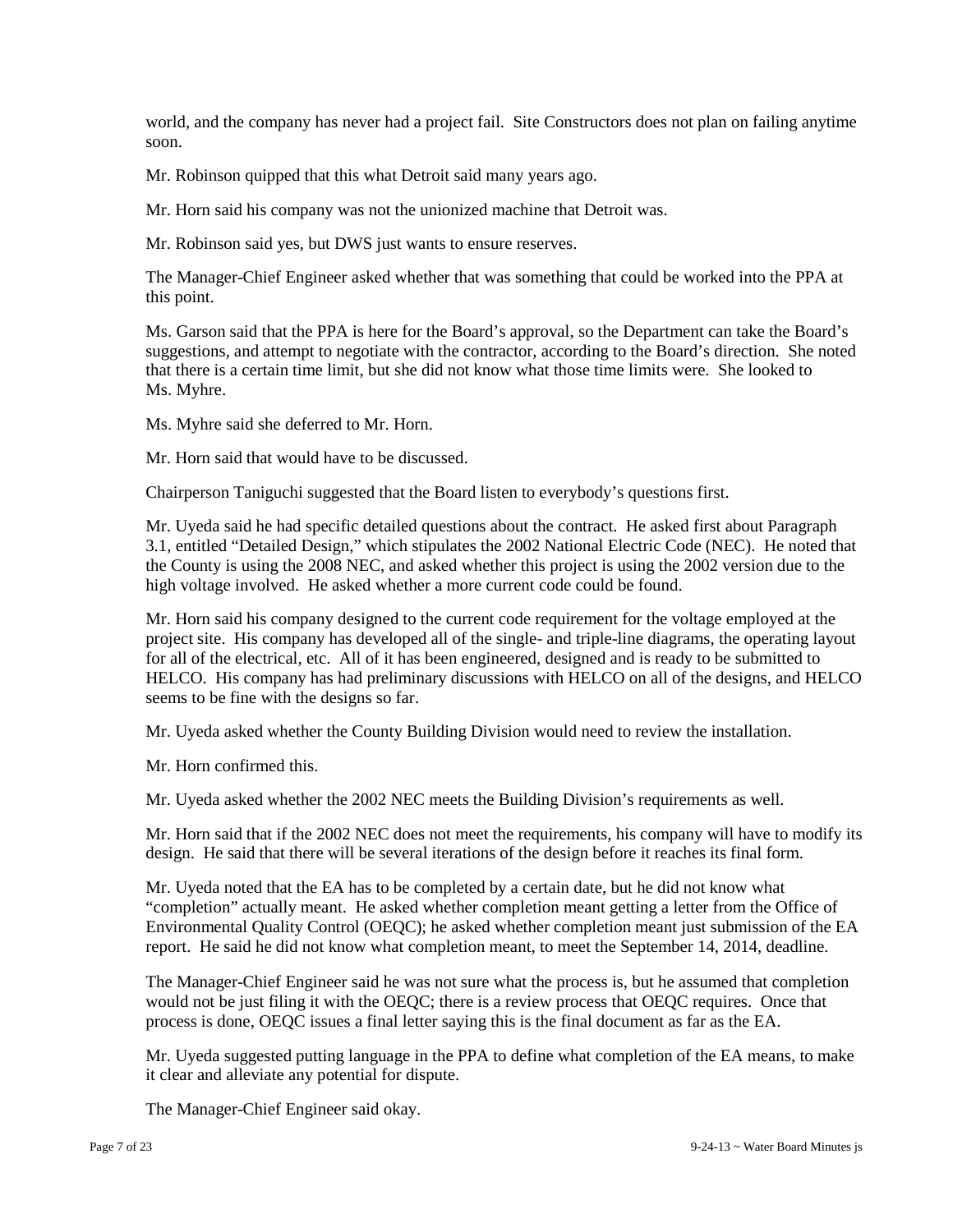The Deputy agreed, saying that it could be clarified in the PPA. He said that the Department basically intended completion to mean the receipt of the Finding of No Significant Impact (FONSI), which gives the green light to proceed. The language in the PPA can be made more specific to define what completion of the EA means.

Mr. Uyeda asked about Paragraph 7.2.1, regarding Security. This section stipulates that DWS will provide and take reasonable measures on the security of the facility. Mr. Uyeda said the language in this section was not specific, and he was concerned that if someone damaged the contractor's equipment, etc., it could become a point of contention. He suggested that the SCADA system provided in the PPA could include some kind of camera system, to protect DWS and to provide adequate security.

The Manager-Chief Engineer said he was not sure exactly what the SCADA system will entail.

Ms. Myhre said the SCADA described in Exhibit B in the PPA does provide for security for all of the equipment, for DWS sites as well as for the wind farm site itself. These sites need to be secured.

Mr. Uyeda asked whether the "reasonable measures" for security come under the contract.

Ms. Myhre confirmed this.

Ms. Garson said she would add language to the effect that the reasonable measures would be "as provided in" the Section of the PPA dealing with SCADA.

Mr. Uyeda asked when the 20-year term of the PPA actually starts. He noted that there are a number of action items that need to be taken care of before the 20-year period commences. He asked whether there were an electrical performance timeframe, whereby a designated number of megawatts need to be adequately supplied over a certain period in order to be granted final completion.

Mr. Horn said that final completion will be when a third party has inspected and verified all of the installation, as well as all of the power generation equipment, and deemed it complete per the contract requirements. An independent third party will come in to do that verification and deem it complete; that will be the start of the contract, he said.

Mr. Uyeda asked whether this third party has been agreed upon by DWS. He asked whether this third party designation is in writing, or whether the third party would just be selected through the construction project.

Mr. Horn said it will be a third party selected by his company's electrical engineers and constructors, to make sure all of the tests are complete.

Mr. Uyeda asked if there could be language in the PPA that says how the third party contractor was agreed upon.

Mr. Horn said he did not know.

Mr. Uyeda asked whether the third party's independence is based on a contractor that Mr. Horn's company selects.

Mr. Horn said it was not necessarily a contractor that his company selects; it is also for his company's financing entity. The financing entity which provides the project's financing has to be assured that an independent third party is doing the inspection. Therefore, whether the third party is selected by DWS or the financing entity, that third party will be selected independently.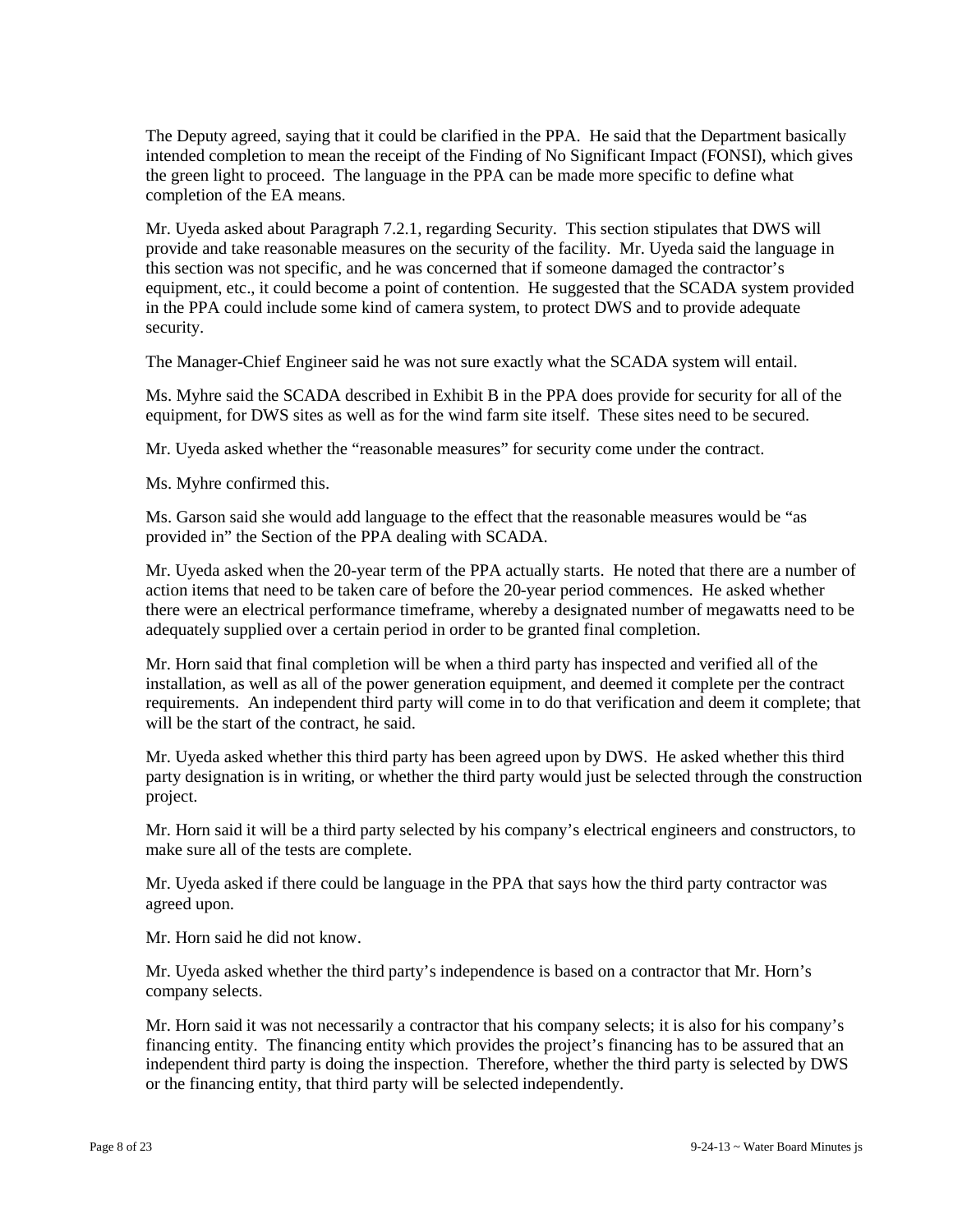Ms. Lee Loy asked Ms. Myhre whether DWS has a lease in principle or in concept with the State Department of Land and Natural Resources (DLNR).

Ms. Myhre said it was a lease in concept.

Ms. Lee Loy asked whether once the Board executes this PPA, the trigger is pulled on preparing the EA and then ultimately the FONSI is issued. Once the FONSI is issued, construction can move forward.

Ms. Myhre said that once the EA is completed, DWS can then go to DLNR for the final lease, which will be for 50 years. Once the final lease is in hand, construction can begin. She noted that some things will be happening simultaneously. Ms. Myhre expects that the application to DLNR will be done within a week of the FONSI being issued, i.e., the notice of completion of the EA. She noted that construction cannot start until DWS gets the final lease.

Ms. Lee Loy noted that after the FONSI is published in the Bulletin, there is a 30-day appeal process; she just wanted to make sure that the PPA is capturing some of that time provided.

Mr. Robinson returned to Mr. Uyeda's question regarding the commencement date of Commercial Operation. He read through Paragraph 3.6.1 regarding Commencement of Energy Delivery, which mentions verification by a third party, and asked who the third party verifier would be.

Mr. Horn said the third party verifier would be an independent company that would be retained to do analysis and tests of all of the operating systems. He said that is a requirement of the financing company.

Mr. Robinson said then, it is not a requirement of the creation of the Commercial Operation date.

Mr. Horn said that was correct; it is a requirement for the financing of the project. On a different topic, Mr. Horn said that a seabird study needs to be done for the EA. His company has already hired the company to do the study, and they begin work next month. His company has hired a fish and wildlife biologist to interpret the new bird study results, as well as all of the other studies that have already been done for the EA. He said that his company is moving quickly to get the EA ready for application.

Chairperson Taniguchi referred to Paragraph 3.6.2, regarding Continuity of Energy Delivery. He asked if the system switches back on to the HELCO grid if the contractor fails to provide at least 95 percent of the agreed-upon energy.

Mr. Horn said the system is never *off* the HELCO grid.

Chairperson Taniguchi said that hopefully DWS will get most of its power from the wind farm. He asked how the \$400 a day in liquidated damages was arrived at.

The Deputy said he would have to go back and look at the spreadsheets, but basically that figure is an estimate of what DWS would have to pay per day for getting the power from HELCO at full price, instead of getting the cheaper power from the wind farm.

Chairperson Taniguchi asked why the PPA did not just state the difference that DWS would have to pay, instead of \$400 a day.

Ms. Garson said that would be considered an *actual damage*, which DWS would have to prove up.

Chairperson Taniguchi said DWS would have to prove up the \$400 a day.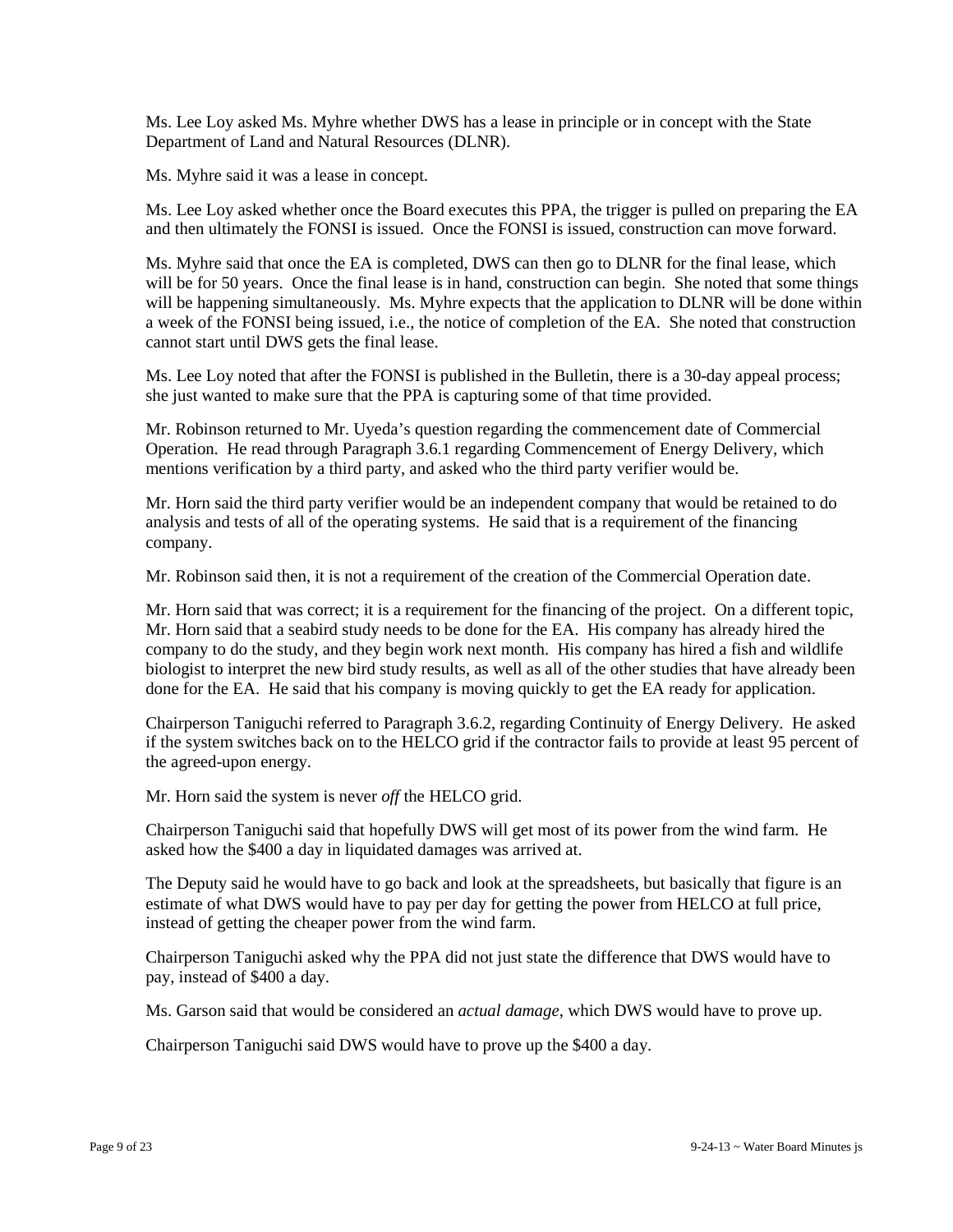Ms. Garson said no, the \$400 a day is based on an estimate. With this estimate, DWS does not have to go back and sue the contractor for damages based upon a breach of contract for failing to produce the 95 percent of agreed-upon energy per day.

Chairperson Taniguchi asked what if the amount DWS paid HELCO came out to less than \$400 a day. He asked again why the PPA does not simply state the difference. He said the \$400 a day threw him; he figured that DWS had some kind of calculation working backwards.

Ms. Garson said the other way to write this is to make it a breach of contract if the contractor does not produce 95 percent of the energy. With a breach of contract, DWS would sue to get *actual damages,*  and DWS would have to prove what its actual damages are, based on the specific rate for that specific day, the wind available, etc. DWS would have to go through that kind of calculation, and it would be difficult to ascertain what the actual damages are. In those circumstances, the law allows DWS to put in a *liquidated damages* provision up front, with a rough estimate – instead of going through the whole calculation process. In this case, if DWS does not get the 95 percent of agreed-upon energy, the contractor just pays DWS \$400 a day. The law in these circumstances allows DWS to do that.

Chairperson Taniguchi indicated he understood. He asked about Paragraph 4.2.2 regarding Repairs. The section says that the contractor has 10 days to commence repairs to any malfunction, and 60 calendar days to proceed with due diligence to restore energy. He asked why the timeframe was so long.

Mr. Horn explained there are a number of reasons for that. One reason is the availability of repair parts. He gave the example of a series of failures at the Hāwī wind farm, involving blade bearings. Blade bearings used in the wind farm are only made in England, and they weigh about 2,000 pounds each. Shipping the blade bearings from England is very expensive, and even if the manufacturing of the blade bearings takes place quickly, it takes time to get the bearings from England to Hawai'i. That is why there is the 60-day grace period, although with a series of failures, it would barely be enough time to make it – even with the maximum degree of expediting. As a result, Site Constructors stocks spares. The Hāwī wind farm, for example, stocks two sets of spares.

Chairperson Taniguchi asked about Paragraph 4.2.2 regarding Repairs. The section says that in the event of an emergency, the contractor would have someone on-site within 12 hours. He asked for confirmation that the contractor actually has somebody on-island.

Mr. Horn said that was correct.

Chairperson Taniguchi said that 12 hours is a lifetime if there is an emergency; DWS would want someone there right away. The longest it takes anyone to drive from one point to the other is two hours.

Mr. Horn said that in an emergency, the machines will shut down on their own. The company will show how all of the shut-down procedures are followed, during the start of commissioning the wind farm, he said. He said his company picked a number for the response time, (i.e., 12 hours), that they felt comfortable with. However, in actual fact, the response time will probably be a maximum of two hours. The company was reluctant to box themselves into a corner on the response time, but the truth is that the company has personnel living in the general vicinity of the wind farm. The company would expect a staffer to get to the wind farm immediately in the event of an emergency, he said.

Chairperson Taniguchi asked whether the liquidated damages would kick in if Site Constructors fails to provide the 95 percent of agreed-upon energy.

Mr. Horn confirmed this.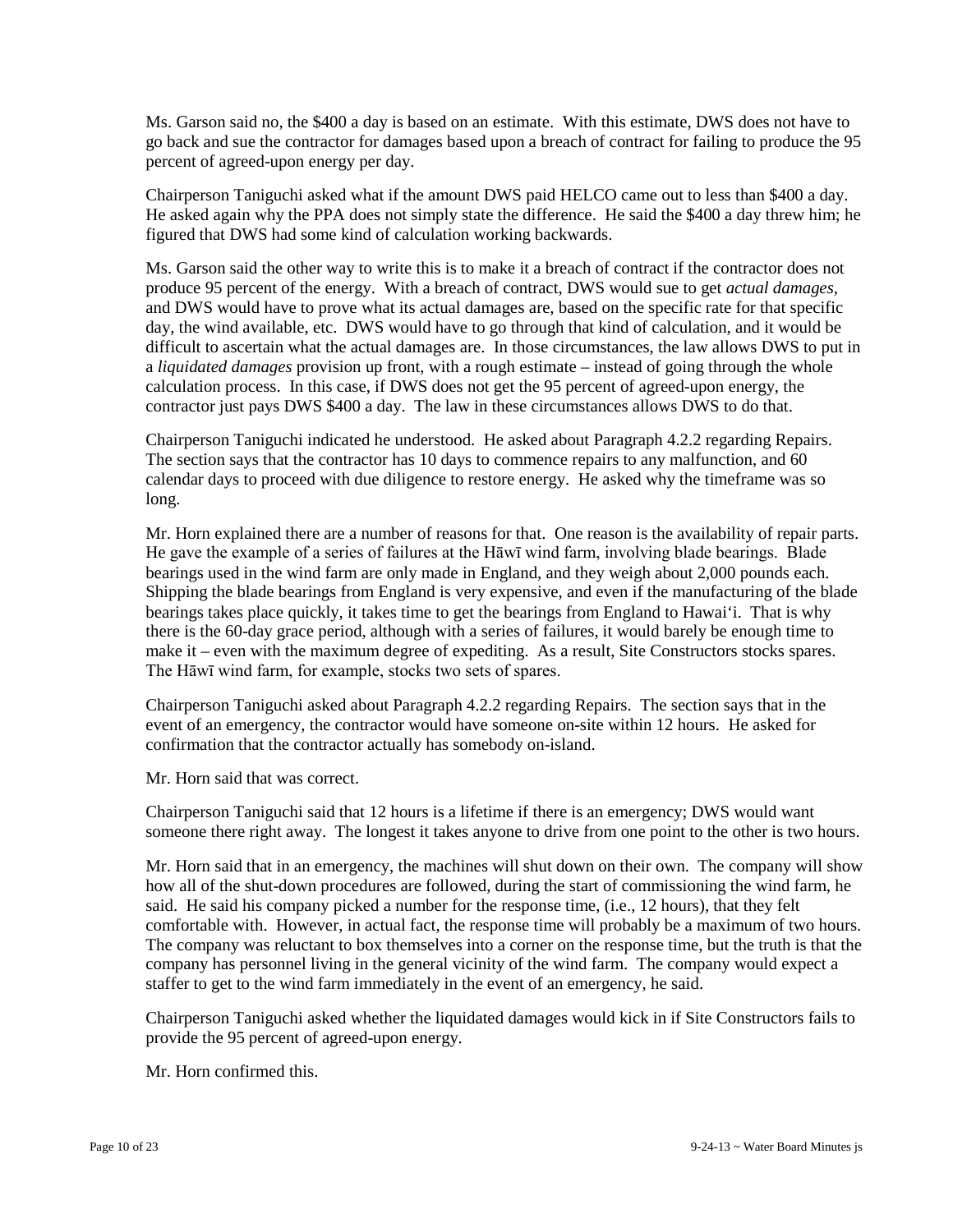Chairperson Taniguchi asked about the technical term "lock open" found in Paragraph 3.1. The sentence reads: "HELCO shall have the right to **lock open** without notice…the Disconnect Switch." He asked what "lock open" meant.

Mr. Horn said that in several places on the interconnection, HELCO requires a visible disconnect, and that visible disconnect is fitted with a padlock. By opening the disconnect, it can be padlocked so that no one can re-close it in the closed position.

Mr. Inaba said "open" in this case means "electrical circuit."

Chairperson Taniguchi asked whether that means the box is locked.

Mr. Inaba said no, that it means that there is no electricity going through it; it has been disconnected.

Ms. Garson suggested at this point that she provide a recap of the items that the Board wants to include in the PPA. The first item involves a fixed interest rate; Ms. Garson asked Mr. Robinson whether the Department could just use its discretion and fix a number.

Mr. Robinson said yes.

Chairperson Taniguchi said he took Mr. Robinson's earlier point about avoiding a published rate. The PPA calls for using the prevailing prime rate published in the Wall Street Journal, but there was a question about whether the Wall Street Journal would exist in the future. In the old days, nobody would have thought that such published indices would disappear, but today, one never knows.

Ms. Garson said okay, she would try to recapture the points made by the Board. The first point, in Paragraph 3.6.1, the Board wants a fixed rate. Therefore, Ms. Garson would be removing the language saying "discounted at the prevailing rate of interest as published in the Wall Street Journal on the day preceding the date of determination." She asked whether she should also give an example at the end of the paragraph.

Mr. Robinson agreed that an example should go there, showing what would happen if the contractor did not deliver for X period of time, and how much the liquidated damages would be.

Ms. Garson said she also would insert in the relevant paragraph some language about "adequate reserves to do repairs."

Mr. Robinson suggested the following language: "On an annual basis, the contractor shall provide to the (Manager-)Chief Engineer of the Department of Water Supply a statement of annual reserves sufficient to facilitate repair and maintenance of the facility on an ongoing basis for an entire year."

Ms. Garson quipped it was lucky that all of this was on tape. The next item involved more specific language regarding what the completion of the EA is. She suggested saying that completion would be "until such time as the FONSI has been issued, and all appeal periods have been satisfied." She then asked whether there was still concern about having an independent third-party review. She said she believed DWS would have its own inspector inspecting the project as it is being constructed. She did not know if that was sufficient.

The Deputy said no, not really. He explained that when evaluating this PPA, it was helpful for him to keep in mind that this is unlike a DWS CIP project in which DWS is investing its monies and building something per plan design, done by a consultant hired by DWS. On this project, DWS is just waiting for Site Constructors to finish, so DWS can buy the power. The burden is entirely on the contractor; the contractor gets his own financing, gets his own equipment up and running, etc. Site Constructors wants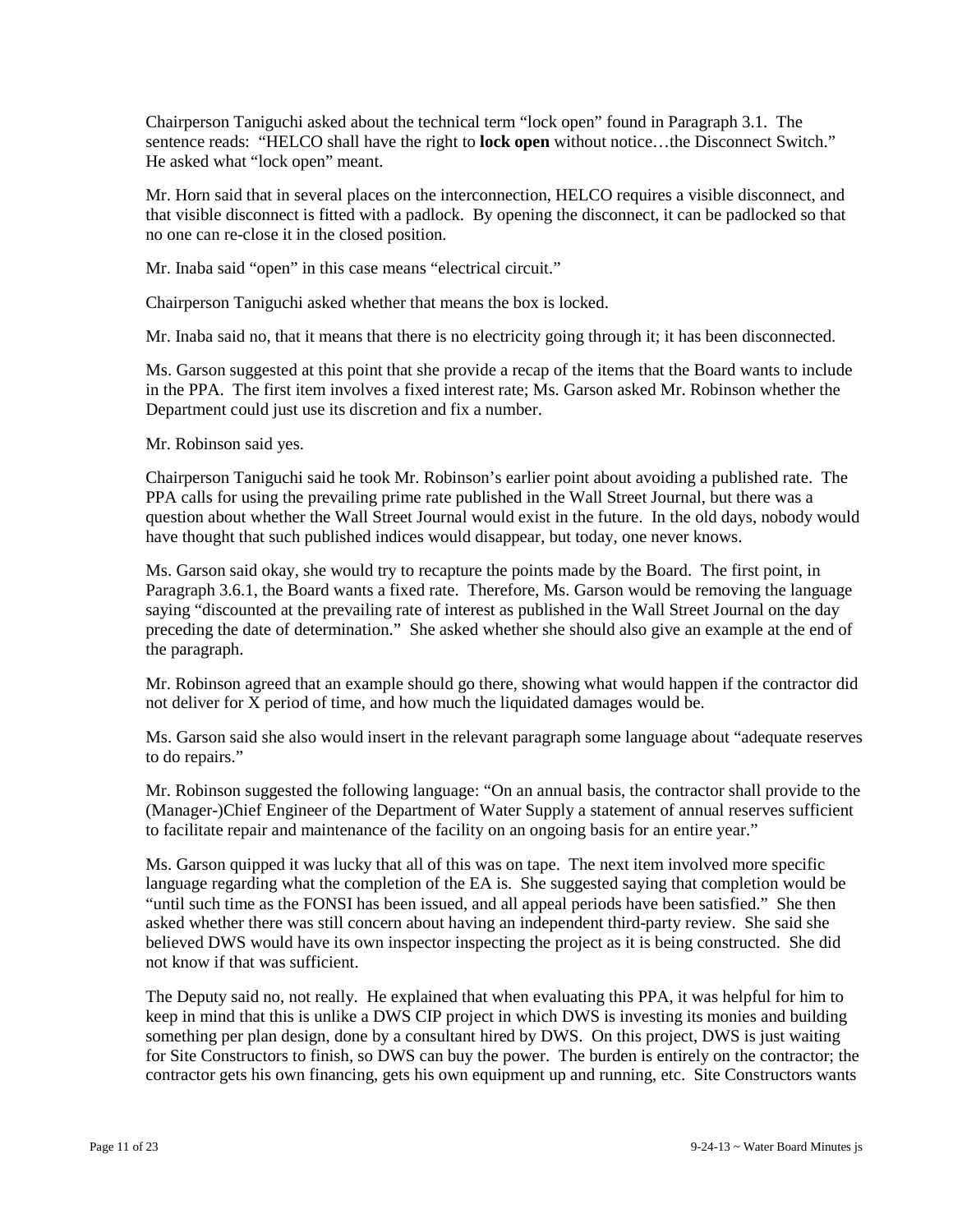to get it done so they can sell us the power. DWS wants them to get it done so DWS can buy the power. DWS really does not want to inspect, because DWS does not know what the details will be.

Mr. Inaba said that DWS inspectors will be involved in modifications to the water system. However, DWS does not have the expertise to inspect a wind facility.

Mr. Horn agreed that DWS will only inspect the water system and the SCADA system.

Mr. Inaba confirmed this.

Ms. Iokepa-Moses said that the neutral third party will not be chosen by the contractor or DWS; it will be chosen by the finance company that is financing the project.

Ms. Garson said okay, there will be no language involving the third party review. The last item was in Paragraph 7.2.1 regarding security, where it says: "DWS shall provide and take reasonable measures for security of the System." Ms. Garson said she would just add some language like "as provided in the Exhibit B on the SCADA system." She asked whether she captured all of the items the Board wanted to be included in the PPA.

Chairperson Taniguchi said he had one last question, regarding who would be responsible for the cleanup. He asked where language regarding the clean-up was found in the PPA.

Ms. Myhre said it was under Termination in the PPA.

Ms. Iokepa-Moses asked if there were a timeframe.

Ms. Myhre confirmed that there was a timeframe.

Chairperson Taniguchi asked where it was in the PPA.

Mr. Inaba said it was in Paragraphs 10, 11 and 12. There is an option in the PPA whereby if DWS feels the contractor has defaulted, DWS can either purchase the facility, or decide not to purchase the facility and tell the contractor to do the clean-up.

The Deputy directed everyone's attention to Paragraph 10.4.

Ms. Garson read the relevant language: "Provider shall remove all of its tangible property…"

Chairperson Taniguchi asked whether that covered everything.

Ms. Garson said it would cover what the contractor put there.

Chairperson Taniguchi said okay, as long as Ms. Garson was okay with that language.

Ms. Garson said yes, and the language is also in Paragraph 10.5.1, that says if DWS does not exercise an option, and the contractor terminates for cause, the contractor removes his property. She asked whether she had covered everything now. She said she basically had four revisions to make to the PPA, provided that the contractor agrees. She suggested that the Board do a friendly Amendment to the Main Motion, giving the Chairperson authority to sign the contract, subject to these amendments.

Chairperson Taniguchi asked whether the Board should amend the original Motion, or withdraw the original Motion and do a new one.

ACTION ON AMENDMENT TO THE MAIN MOTION: Mr. Robinson moved to amend the original Motion, which would allow for the inclusion of the four revisions to the contract, provided the revisions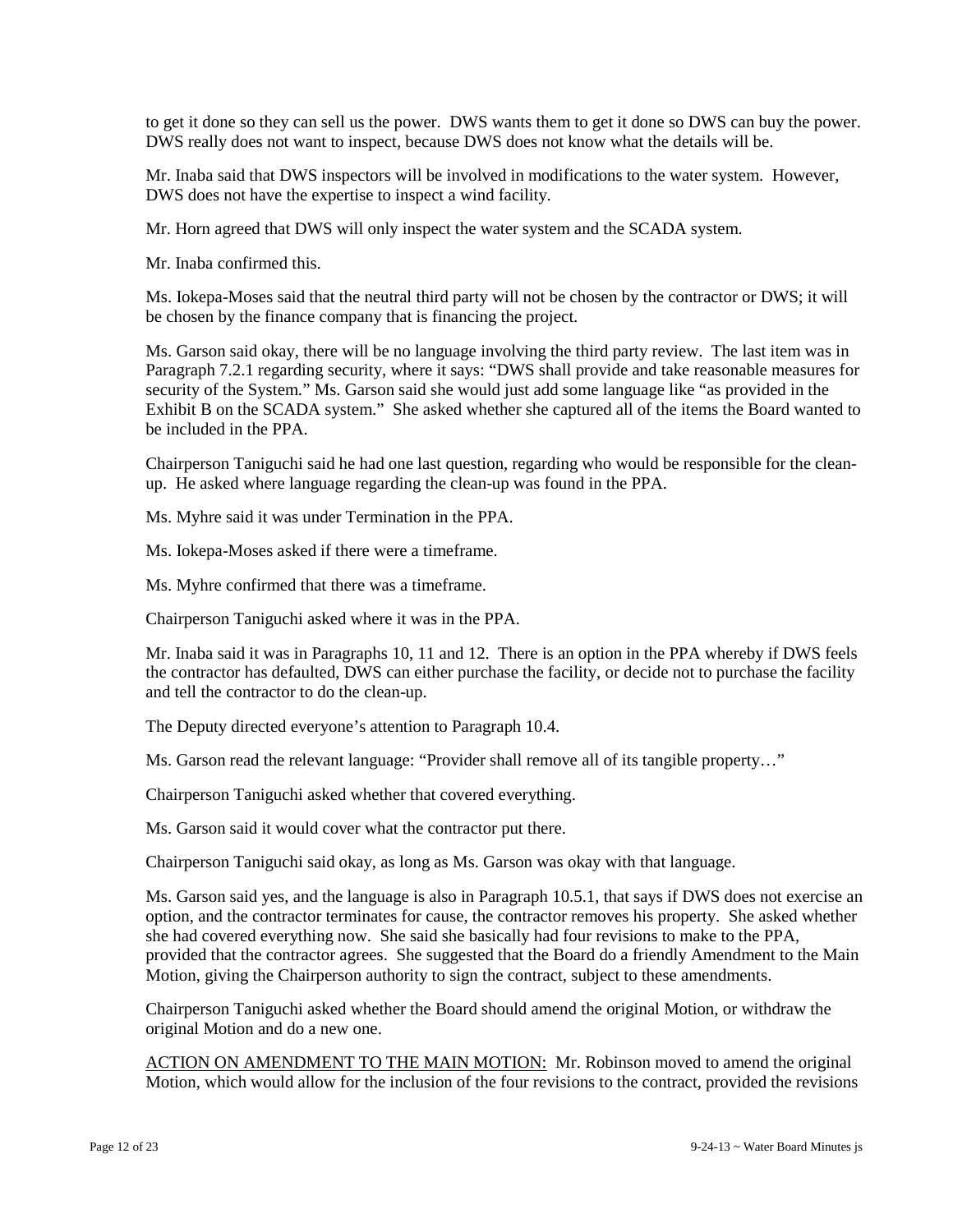are accepted by the contractor; seconded by Mr. Perry. Amendment to the Main Motion carried unanimously by voice vote.

Ms. Garson said the Board should now vote on the original Motion as amended.

ACTION: Main Motion as Amended carried unanimously by voice vote.

Ms. Garson said she had made a mistake when the Board voted on Item  $5(A)$ , regarding Resolution 13-02. The Resolution did indeed call for a roll call vote, because the Board must, before the second reading, publish the Resolution with the first reading's Ayes and Nays. She said the Board needed to return to this item.

## 5) HĀMĀKUA:

## A. **RESOLUTION NO. 13-02, PROVIDING FOR THE ACQUISITION OF PRIVATE PROPERTY AND EASEMENTS SITUATE IN THE DISTRICT OF HĀMĀKUA, COUNTY AND STATE OF HAWAI'I, IDENTIFIED AS A PORTION OF TMK NO. (3) 4-7-002:035, FOR CONSTRUCTION OF A WELL, RESERVOIR, TRANSMISSION MAIN, ACCESS ROAD, AND RELATED FACILITIES:**

ACTION: The Secretary took a roll call vote: Mr. Arikawa (Aye); Mr. Greenwell (Aye); Ms. Iokepa-Moses (Aye); Mr. Kaneshiro (Aye); Ms. Lee Loy (Aye); Mr. Perry (Aye); Mr. Robinson (Aye); Mr. Uyeda (Aye) and Chairperson Taniguchi (Aye). Motion carried with Nine (9) Ayes and Zero (0) Nays.

## 7) NORTH KONA:

## A. **JOB NO. 2013-995, KAHALU'U D DEEPWELL REPAIR AND IMPROVEMENTS:**

This project generally consists of the replacement of the existing deepwell submersible motor, pump, power cable, column pipe and all appurtenant equipment, such as strapping, chlorination of the well and pumping assembly, and installation of a new step-up transformer, in accordance with the plans and specifications.

Bids for this project were opened on September 5, 2013, at 2:30 p.m., and the following are the bid results:

| <b>Bidder</b>                                  | <b>Bid Amount</b> |
|------------------------------------------------|-------------------|
| Alpha, Inc.                                    | \$345,384.75      |
| Beylik Drilling and Pump Service, Inc.         | \$158,500.00      |
| Derrick's Well Drilling and Pump Services, LLC | \$141,900.00      |

#### Project Costs:

| <b>Total Cost:</b>                                              | \$156,090.00 |
|-----------------------------------------------------------------|--------------|
| 2) Contingency $(10\%)$                                         | \$14,190.00  |
| 1) Low Bidder (Derrick's Well Drilling and Pump Services, LLC.) | \$141,900.00 |

Funding for this project will be from DWS's CIP Budget under Deepwell Pump Replacement. The contractor will have 180 calendar days to complete this project. The Engineering estimate for this project was \$200,000.00.

The Manager-Chief Engineer recommended that the Board award the contract for JOB NO. 2013-995, KAHALU'U D DEEPWELL REPAIR AND IMPROVEMENTS, to the lowest responsible bidder, Derrick's Well Drilling and Pump Services, LLC., for their bid amount of \$141,900.00 plus \$14,190.00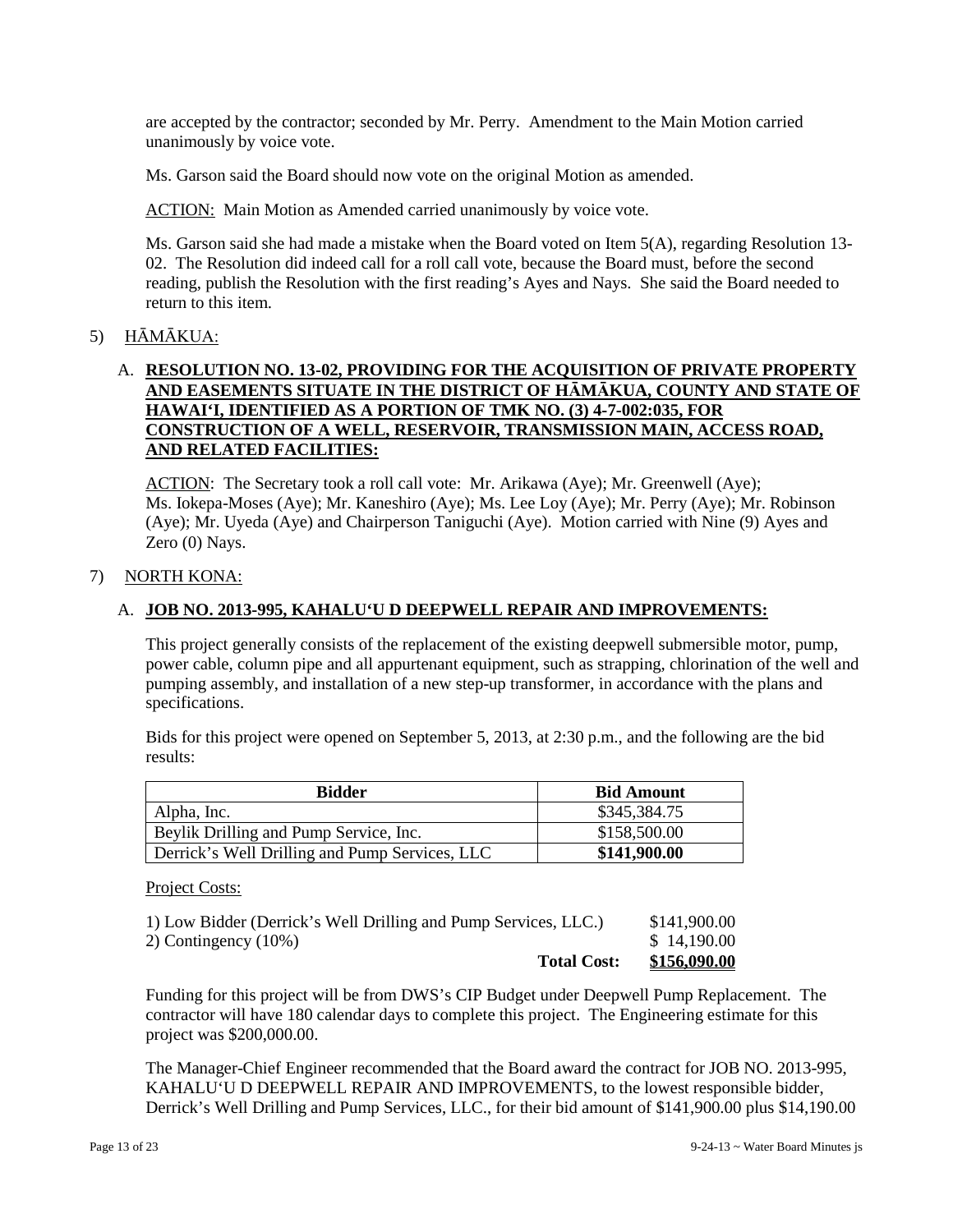for contingencies, for a total contract amount of **\$156,090.00**. It is further recommended that either the Chairperson or the Vice-Chairperson be authorized to sign the contract, subject to review as to form and legality by Corporation Counsel.

MOTION: Mr. Arikawa moved to approve; seconded by Mr. Greenwell.

The Manager-Chief Engineer said the Kahalu'u Deepwell has been in disrepair for some time now, and DWS needs to get it back in service. With the reduced pumpage from the Kahalu'u Shaft, DWS needs this deepwell to be in place. DWS got good bids for this project.

ACTION: Motion carried unanimously by voice vote.

#### 9) MISCELLANEOUS:

#### A. **DEPARTMENT OF WATER SUPPLY PROPOSED TABLE OF ORGANIZATION:**

The Department recognizes the need to revise its current table of organization to align with current and future needs as identified in the Strategic Plan. As such, the Department proposes the following:

REVISED POSITION ORGANIZATION CHART -- ADMINISTRATION DIVISION – PUBLIC RELATIONS BRANCH

The Department proposes to amend its Table of Organization, Position Organization Chart, Public Relations Branch by creating a Public Relations Section, a Strategic & Business Plan Section, and a Support Section. The proposed amended branch will allow the Department to better administer and execute public information, education, and strategic planning programs. The existing Public Information Education Specialist position is proposed to change to an Information and Education Manager (SR-26) that will supervise the proposed subordinate positions: Public Relations Technician I (SR-14), Public Relations Technician II (SR-16), Information and Education Specialist I (SR-18), Information and Education Specialist II (SR-20), Information and Education Specialist III (SR-22), and a Clerk III (SR-10).

The proposed changes will provide the Department the ability to meet its goals of improved efficiency, through the appropriate separation and distribution of workload. Please note that although numerous positions appear on the proposed organization chart, positions will only be filled as needed.

The Manager-Chief Engineer recommended that the Water Board approve the proposed revised Table of Organization.

MOTION: Mr. Kaneshiro moved to approve; seconded by Mr. Arikawa.

Mr. Kaneshiro asked what the additional cost of this proposal would be.

The Manager-Chief Engineer said that the Clerk III position has an annual salary of \$27,000.00. The Technician position has an annual salary of \$32,000.00. The difference between the Information and Education Manager (and the current position) is \$4,000.00 annually. If DWS proceeds with this reorganization, there would be the additional \$4,000.00, plus the \$27,000.00 and the \$32,000.00. He noted that this is not funded for this Fiscal Year. If the Table of Organization is approved and if funds are available, DWS wants to program this Reorganization for next Fiscal Year.

Mr. Kaneshiro asked if this means a reorganization of the Department, meaning that some personnel will move from one section to another section (within DWS); he asked if this instead meant that DWS would be advertising these positions.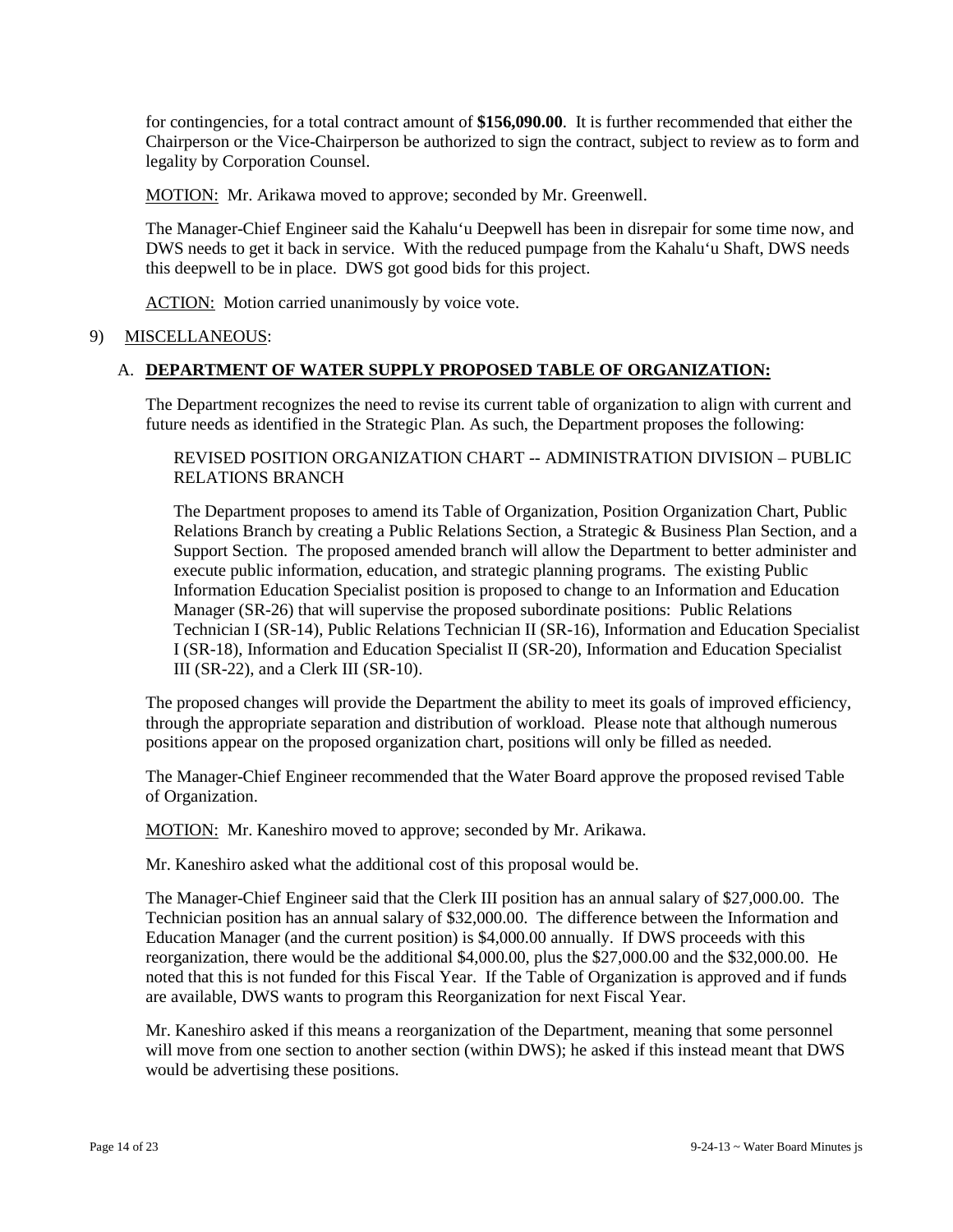The Manager-Chief Engineer said that one position, which is currently held by Ms. Aton, will be reallocated into the Information and Education Manager's position, and then DWS will be advertising for the additional personnel. He noted that DWS tends to recruit in-house first, or goes open immediately when there are no available personnel in-house.

Mr. Robinson asked whether the focus of this reorganization is on increasing public relations.

The Manager-Chief Engineer said there are two basic focuses here. When one looks at Ms. Aton's current position, Public Information and Education Specialist, and one looks at the list of her position tasks, they are actually two different tasks. One is the Public Relations side, and the other part is the Strategic and Business Plans side. Therefore, there are two sections within this proposed Reorganization.

Ms. Lee Loy said Ms. Aton does a fabulous job; she is juggling a lot of things. However, her question was: what are the goals and objectives here. She asked whether the reorganization's goals and objectives are to divide the job into two parts, where one person would take care of relaying public relations information, and another person would facilitate educational information.

The Manager-Chief Engineer said that was generally correct. He explained the proposed Table of Organization, where the Administration Division would have a branch head overseeing the two proposed sections: the Public Relations Section and the Strategic and Business Plan Section, supported by the Clerk position.

Mr. Arikawa asked whether right now DWS has one person in the public relations position.

The Manager-Chief Engineer confirmed this.

Mr. Arikawa asked whether DWS wants to extend it to include another six positions.

The Manager-Chief Engineer confirmed that the proposed Table of Organization shows six new positions. He said that DWS is not necessarily going to recruit all of those positions initially. The reallocation of Ms. Aton's current position, SR-24, would become a Branch Head. There may also be an assistant position and the Clerk position, so initially there would be three positions in the Public Relations Branch.

Mr. Arikawa asked whether, in other words, Ms. Aton is doing six jobs.

The Manager-Chief Engineer said he would not say six jobs; he would say maybe three.

Chairperson Taniguchi asked about the additional \$4,000.00 and the \$27,000.00. He was not clear where the difference of \$4,000.00 came from.

The Manager-Chief Engineer said the reallocation of the Branch Head and the current Public Information and Education Specialist position is \$4,000.00. The difference between Ms. Aton's current SR-24 position and the new SR-26 position is \$4,000.00, he said.

Chairperson Taniguchi asked who DWS is going to add on the chart.

The Manager-Chief Engineer said that the proposal adds the Public Relations Section, the Strategic and Business Plan Section, and the Support Section.

Chairperson asked whether all of that would cost only \$27,000.00.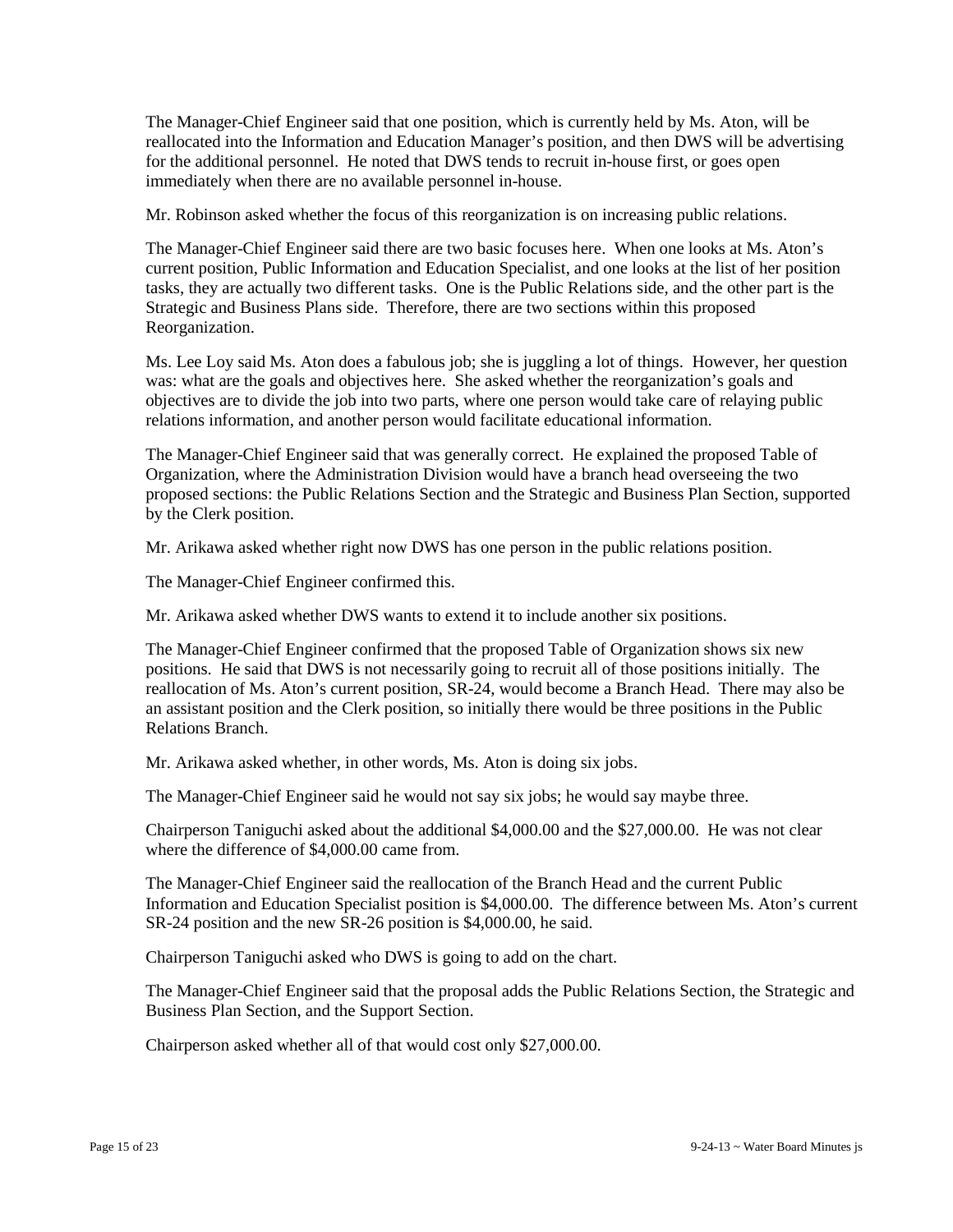The Manager-Chief Engineer said no, if DWS hired all six positions, it would cost more than that. He reiterated that the Clerk III position would cost \$27,000.00. He noted that one of the Public Relations Technician positions would cost \$32,000.00.

Chairperson Taniguchi asked how much it would all cost if the Board were to approve the Reorganization now; that is the question because that is what DWS is asking the Board to approve. The Department has to tell the Board how much it is going to cost; if DWS just wants a Clerk position, that will cost \$27,000.00.

The Manager-Chief Engineer estimated that hiring five technicians would be about \$150,000.00.

Chairperson Taniguchi said that is a big difference from the \$27,000.00.

The Manager-Chief Engineer said again that DWS is not going to recruit all of the positions. Initially, DWS might start off with the Clerk and just one of the technician positions, so the cost would be \$27,000.00, plus \$32,000.00.

Ms. Iokepa-Moses asked if the Board could revisit this Item. She asked if the Board could approve a certain cap amount, such as \$40,000.00, and have DWS come back to the Board again for approval as the positions grow. She feared that if the Board approved the Recommendation as written now, DWS may go ahead and hire five people.

Chairperson Taniguchi agreed, saying the Board will then have approved the Recommendation without knowing how much it is going to cost.

The Manager-Chief Engineer said that it is correct to say that once the positions are approved, they are created. The cost is also there, but it is still up to the Board to decide when DWS goes before the Board to approve the Budget. The Board can direct DWS whether or not to fund positions when the Board does its Budget approval.

Ms. Aton said that in the Strategic and Business Plan, a career series within the Reorganization was to be developed. Not all of the positions in the proposed Reorganization will be filled immediately; this Reorganization creates a career series that creates an opportunity for technicians or specialists to advance in the future. She said it was not the intent to fill any of these positions immediately. It is really about the workload: the difference between working on the Strategic and Business Plan as opposed to the Public Information and Education part of the workload. It is really broad and straddles a lot, she said.

The Manager-Chief Engineer thanked Ms. Aton for mentioning the career series, which makes it easier to recruit because it creates opportunities for advancement.

Mr. Uyeda noted that the Board had voted on a Reorganization of the entire Table of Organization several months ago; he said he did not see the difference between this proposal and the proposal that the Board approved several months ago. He wanted the Board to remember that it had approved a total reorganization of the Department then, whereby a lot of positions were added but not funded.

Chairperson Taniguchi said he thought that the Reorganization several months ago was just a switching around of responsibilities; it did not add positions.

Mr. Uyeda said he believed there *were* some new positions added.

The Manager-Chief Engineer confirmed that DWS did add some positions.

Mr. Kaneshiro said he was sure that when DWS came up with this proposal, the Department must have had some kind of justification or plan of work. He asked if it were possible for DWS to present its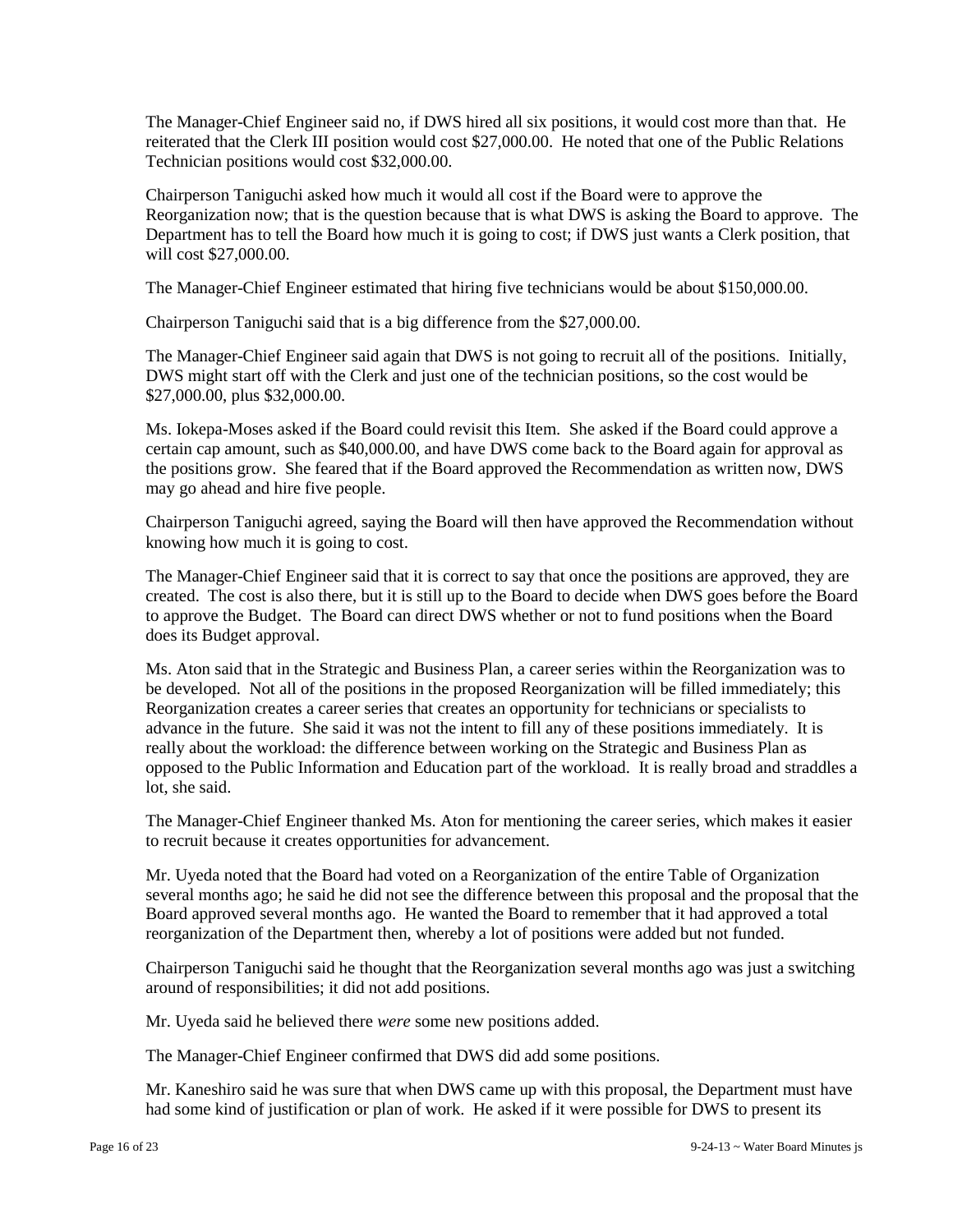thinking on why all of these positions were needed; he was sure that DWS had some kind of written documentation to justify this increase in the section. He said he liked the idea of upward mobility; this is very important.

The Manager-Chief Engineer said that when the Board adopted the Strategic and Business Plan in 2004, one of its provisions was to hire a public relations person. Ms. Aton was hired for that position. When creating the position Ms. Aton holds now, DWS had in mind that there was a public relations side to the position, as well as the strategic and business planning side of the position. However, it transpired that most of what Ms. Aton did was public relations. It was only when Mr. Antonio became the Manager-Chief Engineer that he decided that DWS needed to revive its Strategic and Business Plan. Now that DWS is implementing its Strategic and Business Plan, Ms. Aton's position is now being seen more as involving both public relations and strategic planning. Ms. Aton is rather overwhelmed with doing both the public relations and strategic planning. Therefore DWS is trying to seek relief here, to efficiently operate in both the public relations and strategic planning, the Manager-Chief Engineer said. That is basically why DWS is doing the Reorganization, he added.

Ms. Iokepa-Moses said regardless of how much time the Board goes back and forth with the same kind of questions, she planned to vote Nay on the way it is written now.

Chairperson Taniguchi said he had not called for the question yet.

Ms. Iokepa-Moses said yes, but the same kind of questions are going back and forth.

Ms. Garson said that one option is for the Board to defer the Item. If the Board wants to direct the Department not to fund certain positions, DWS can come back with something on the Agenda that pinpoints what positions will not be funded. The positions will be created, but they will be unfunded until the Board authorizes funding those positions in the Budget. Ms. Garson said she is a little uncomfortable at this point, because she does not know how a revised proposal from DWS will look. She suggested deferring this Item until next month's Board meeting, when DWS will have a proposal that may give the Board more of a say.

The Manager-Chief Engineer noted that DWS has over 200 positions, but only 160 employees; there are many vacant unfunded positions. He said the Board could direct DWS not to fund certain positions until further notice.

Mr. Kaneshiro said that was why the Department needs to explain to the Board why these positions are needed; such an explanation would make things easier for DWS in coming before the Board. The way the proposal is written now, it will be very difficult for the Board to approve.

The Manager-Chief Engineer said he understood. The Table of Organization is just a graphic of the positions. DWS needs to work with Human Resources to provide the details on the position descriptions, duties of the positions, etc.

Mr. Kaneshiro said that maybe it had been a little premature to bring this Reorganization before the Board.

The Manager-Chief Engineer said yes, he still needs to work with Human Resources on this.

Chairperson Taniguchi said this has nothing to do with the great job Ms. Aton is doing. However, a lot of the private sector people on the Board, including Mr. Taniguchi, would need to show how adding positions would be balanced with cuts elsewhere. He said a business case would have to be submitted as to why the additional positions were needed, and what positions would be taken away. He said the Board was having a hard time here because a *true* reorganization means moving people from one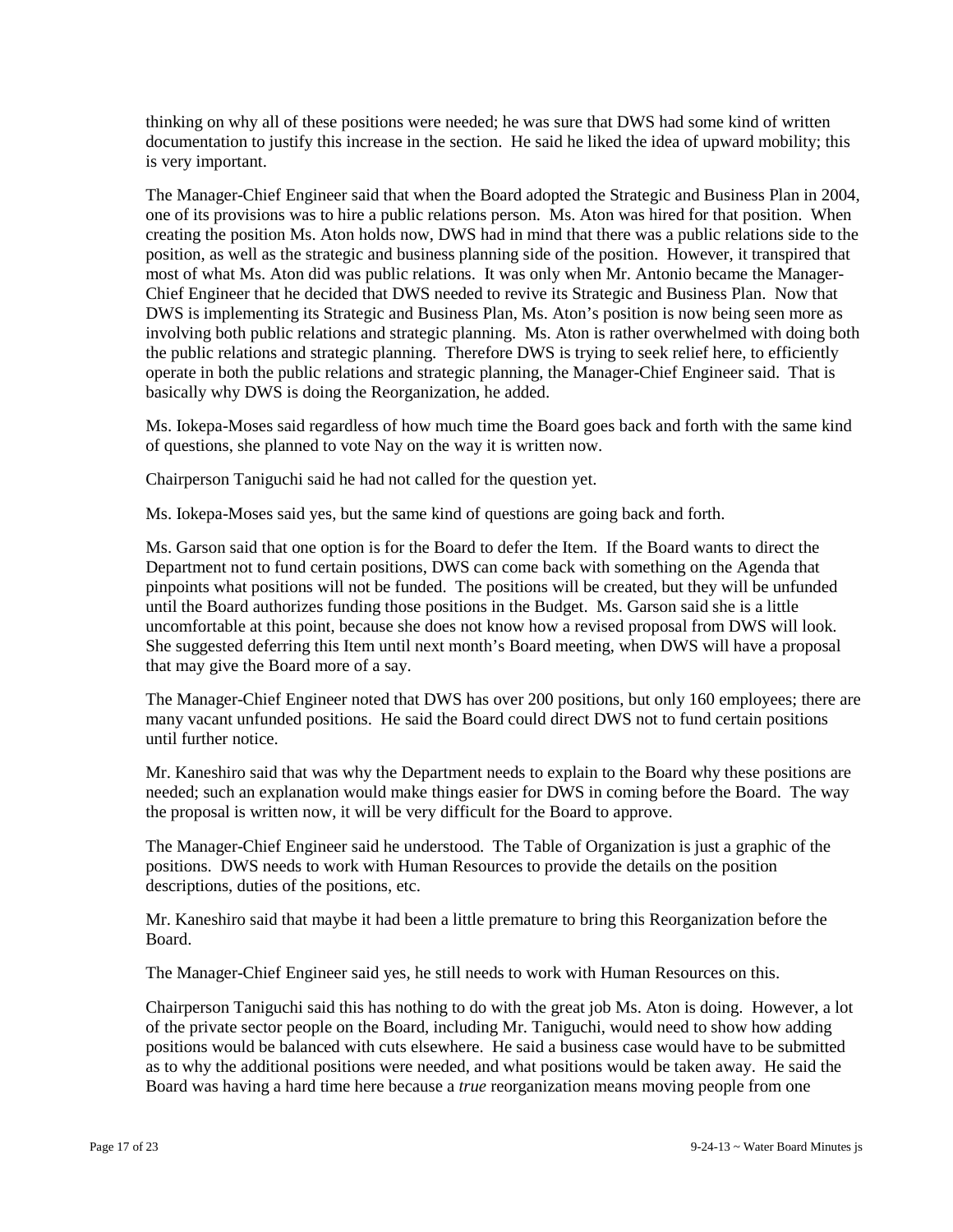section to another – not adding bodies. A true reorganization does not really cost anything; it is net neutral.

Ms. Iokepa-Moses asked how this proposed Reorganization would add value; she asked how these new positions would increase revenue.

The Manager-Chief Engineer said it is a matter of efficiency; it is a matter of not overworking an individual or having a certain employee work overtime. By creating the additional positions, it would reduce that, he said. He reiterated that although there are a number of new positions on the proposed chart, DWS is not going to recruit all of them at once; that would be too much. He said that initially, the reallocation would come first, along with maybe the technician and the clerk positions. He said that the Board has the upper hand as far as approving the Budget and approving what positions will be recruited for the next Fiscal Year. If this Reorganization is approved, DWS will still need to come back to the Board for approval of the Budget.

Chairperson Taniguchi asked whether the Board should move to defer this Item.

MOTION TO DEFER: Ms. Iokepa-Moses moved to defer this Item to the next meeting.

Chairperson Taniguchi asked if the original Motion needed to be withdrawn first.

Ms. Garson said no, the original Motion can stay on the table as a Motion to approve.

ACTION: Mr. Robinson seconded Ms. Iokepa-Moses's Motion to defer. Motion carried unanimously by voice vote.

Chairperson Taniguchi said the Board would now return to the original Motion.

Ms. Garson said no, the original Motion is deferred; it will show up again on next month's Agenda. It is basically a Motion Pending.

The Manager-Chief Engineer asked the Board what additional information he should provide at the next meeting; he asked if it were something he could work on with the Board.

Chairperson Taniguchi said Mr. Kaneshiro would work with the Manager-Chief Engineer on the details of the Reorganization.

Ms. Iokepa-Moses said the issue for her was that although the Item says: "Positions will be filled as needed," the Board would have been basically approving those positions, and DWS could fill those positions at its discretion, or "as needed." She feared that DWS could fill all six of the positions right after the Motion to approve is passed.

Chairperson Taniguchi agreed.

The Manager-Chief Engineer said that normally DWS states that positions will be recruited as needed, but as he said, the positions are not budgeted in this Fiscal Year. DWS will definitely not be recruiting in this Fiscal Year.

Chairperson Taniguchi asked if Mr. Kaneshiro had anything to say.

Mr. Kaneshiro spoke to the Chairperson inaudibly.

The Manager-Chief Engineer said he would work with Mr. Kaneshiro ahead of the next meeting.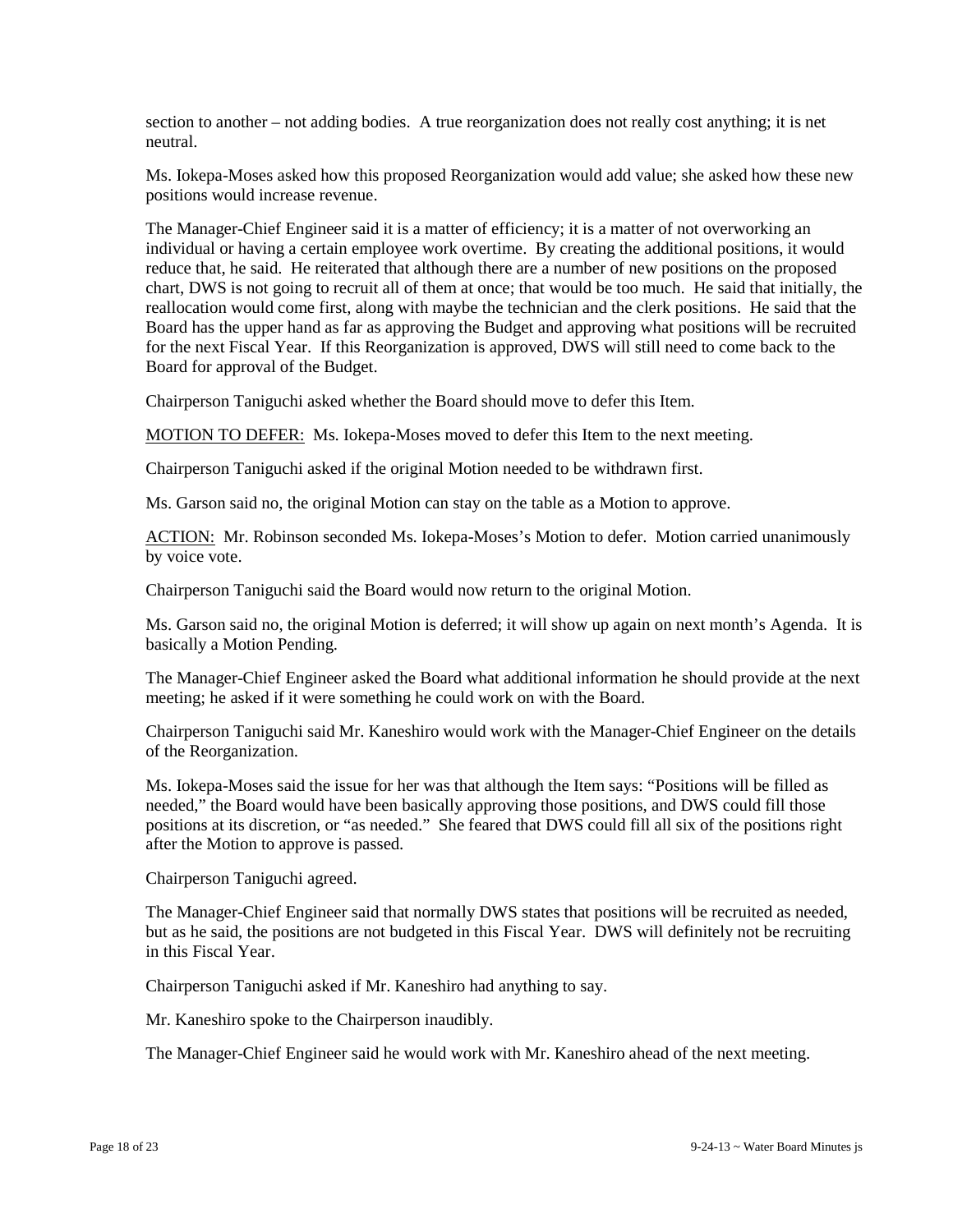# D. **AD HOC COMMITTEE PURSUANT TO HRS SECTION 92-2.5(B) TO PRESENT, DISCUSS AND/OR NEGOTIATE FOR LEGISLATION REGARDING THE PLACEMENT OF SUCH LIENS ON REAL PROPERTY FOR NON-PAYMENT OF WATER BILLS:**

The Ad Hoc Committee is exploring legislation pursuant to HRS Section 92-2.5(B) which would allow the placement of an automatic lien on property for non-payment of water bills. The Ad Hoc Committee will present, discuss, and/or negotiate for such legislation with any necessary person including, but not limited to, any water or wastewater department or division of any county, and/or with any legislators in the State of Hawai`i.

The Ad Hoc Committee is also exploring a revision of the Department of Water Supply Rules and Regulations to hold a property owner responsible for any water bill for water service to such property, whether or not the property owner resides on the property; and that no water service will be granted to such property until all such delinquencies are paid or other agreement is reached.

Ms. Lee Loy said that she had gone through a number of existing legislation regarding liens. This was aimed at coming up with a framework about defining liens, defining the purpose of the Statute, etc., which is tailored to what Real Property Tax Division has done (as well as what the State and Federal government have done regarding taxes and liens for non-payment of taxes). She would be sharing her findings with her Committee colleagues, Messrs. Robinson and Uyeda. There is a lot of language out there in these rules and policies that Ms. Lee Loy has been able to capture and frame up. Ms. Lee Loy said she had also spoken separately with a few legislators about what the Committee's goals and objectives are as far as creating this new piece of legislation; all of the legislators she spoke to were encouraging. The legislators felt that if the Committee got the proposed legislation to a place where the legislators could just introduce it, they would be more than happy to carry the ball and introduce it at the next Legislative Session. Ms. Lee Loy pointed to the upcoming Maui conference as a networking opportunity, where DWS could get a larger buy-in – and even get the other counties to support the legislation together as a package.

Chairperson Taniguchi said this was excellent.

The Manager-Chief Engineer said that the other water department heads are aware of the Committee's initiative, and have expressed their support for what the Committee is trying to do here. He agreed that the Maui conference would be a good opportunity for networking.

Ms. Lee Loy said she bounced the idea of the new legislation off Ms. Bobby-Jean Leithead-Todd, the director of the Department of Environmental Management, whose Waste Water Division could benefit. Ms. Leithead-Todd was very supportive.

Chairperson Taniguchi said that the whole idea behind this legislation was to include the Waste Water Division as well. He said he had also shared the idea of the legislation with Ms. Leithead-Todd, as well as with the Water Board chairpersons of Honolulu and Kauai. He understands that Maui is supportive as well. He thanked the Committee for its work. This legislation will provide good leverage for DWS, as well as for Waste Water Division.

Mr. Arikawa, speaking as a real estate professional, wanted to know how many billings would take place before action was taken. If it goes to three or four billings, the amount of money could be quite a lot. He noted that Waste Water Division has a form that the owner can fill out to designate who is responsible for the bills, i.e., the tenant, the owner or the property management company. If the tenant is designated as responsible, Waste Water Division goes after the tenant. The tenant's name goes on a list, and being on the list can bar the tenant from renting another property, he said.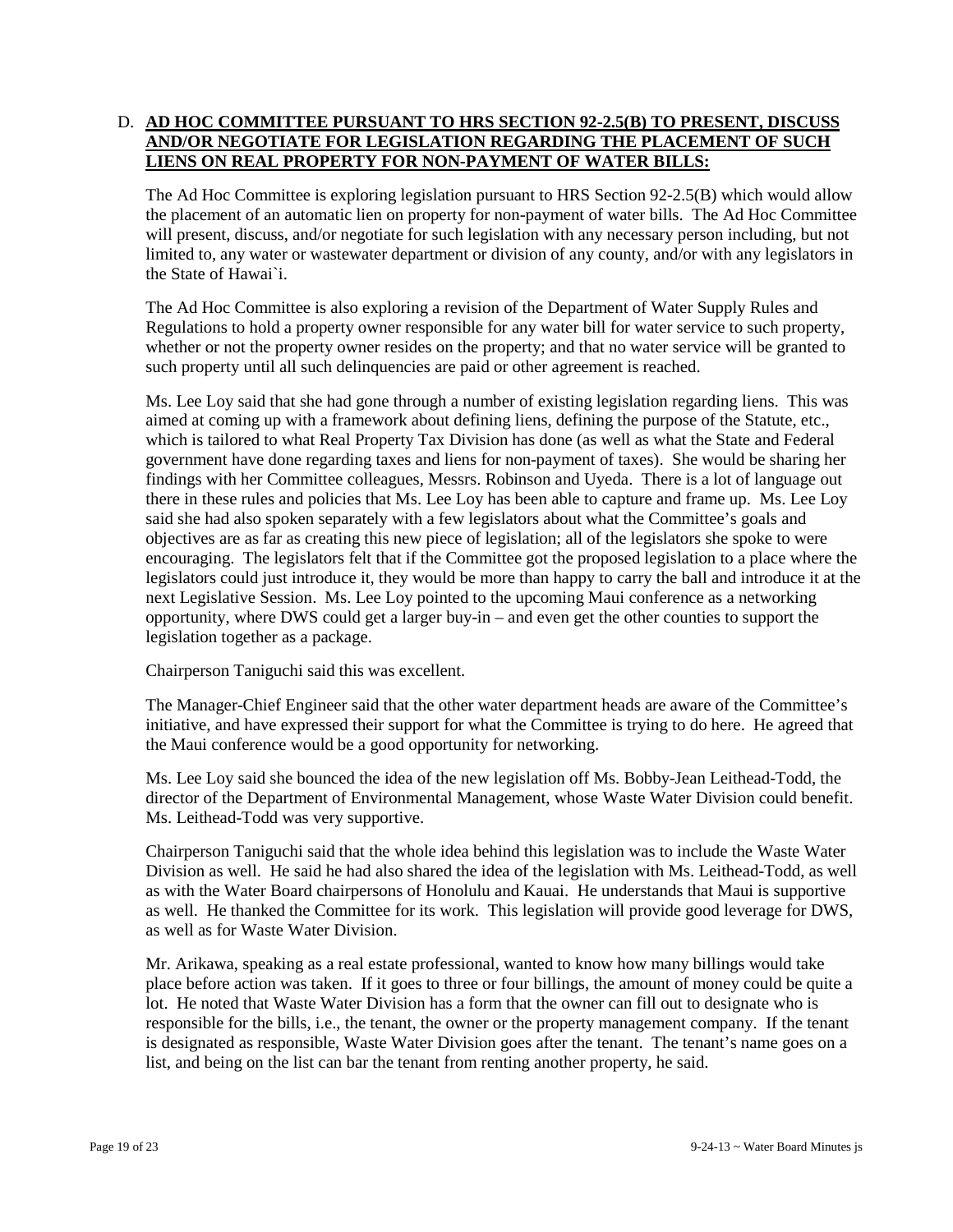Chairperson Taniguchi said that is a very good point. The framing of this legislation is still in its infancy, so he welcomed all of the Board to offer their input such as Mr. Arikawa did. The Committee can incorporate all of the input shared with the Committee. He said that this can be incorporated even in DWS's Rules and Regulations, as far as who is responsible for the bills, etc.

Mr. Arikawa noted that the Department pulls the meter on delinquent accounts. Mr. Arikawa said that if the tenant is behind on three billings or whatever, the landlord could pull the lease. The owner would rather pay that \$75.00 installation charge than have a lien against his property.

Ms. Lee Loy said she did a lot of research on residential, commercial and agricultural property, to capture an amount or some kind of cap where once a delinquency exceeds a certain amount, it triggers the next process. It was worthwhile gathering all of that information, she said.

Chairperson Taniguchi said that having the ability to place a lien is good leverage; even if DWS does not necessarily place a lien, the threat is there.

The Manager-Chief Engineer said DWS got into this situation because DWS has allowed different tenants to apply for service for the same particular property, with no responsibilities for the land owner himself. With this legislation the lien would be against the land owner. Tenants come and go, and DWS has had trouble collecting from delinquent tenants. He said that is the reason why DWS has talked about placing liens, whereby the land owner becomes ultimately responsible for that delinquent bill.

Ms. Iokepa-Moses asked if a landlord gets a copy of the tenant's bill. She asked if there is a point in the delinquency that DWS notifies the landlord.

The Manager-Chief Engineer said that at this point DWS works only with whoever the customer is; if the customer is a tenant, DWS will have no dealings with the landowner himself.

Chairperson Taniguchi noted that the Committee has a lot of work to do, and thanked the Committee.

## E. **AD HOC FINANCE COMMITTEE REPORT:**

Mr. Sumada said the Department will start the lock-box processing next month. On October 7, DWS will start sending bills out with the revised format, with the remittance stub on the bottom. DWS will also be including a brief notice explaining what the changes to the bills are, why the changes were made, and what the customer needs to do. Shortly after the new bills go out on October 7, the lock box will be receiving payments that previously would have come directly to DWS. When this starts happening, the bank will start processing these payments for DWS, and sending DWS a file to load into the Department's billing system.

## F. **ENERGY MANAGEMENT ANALYST UPDATE:**

Ms. Myhre attended the Mayor's Energy Advisory Commission meeting last week. The focus going forward appears to be energy related to agriculture and energy related to transportation, building on what the Commission has done since 2009.

Ms. Myhre said that HELCO is looking at DWS's rate structures on a couple of smaller pumps, with an eye to helping DWS save money (by changing the rate structure). DWS will meet on this with HELCO next week.

Ms. Myhre is exploring grants for energy projects, working on one grant with State Civil Defense as well as obtaining some money from FEMA.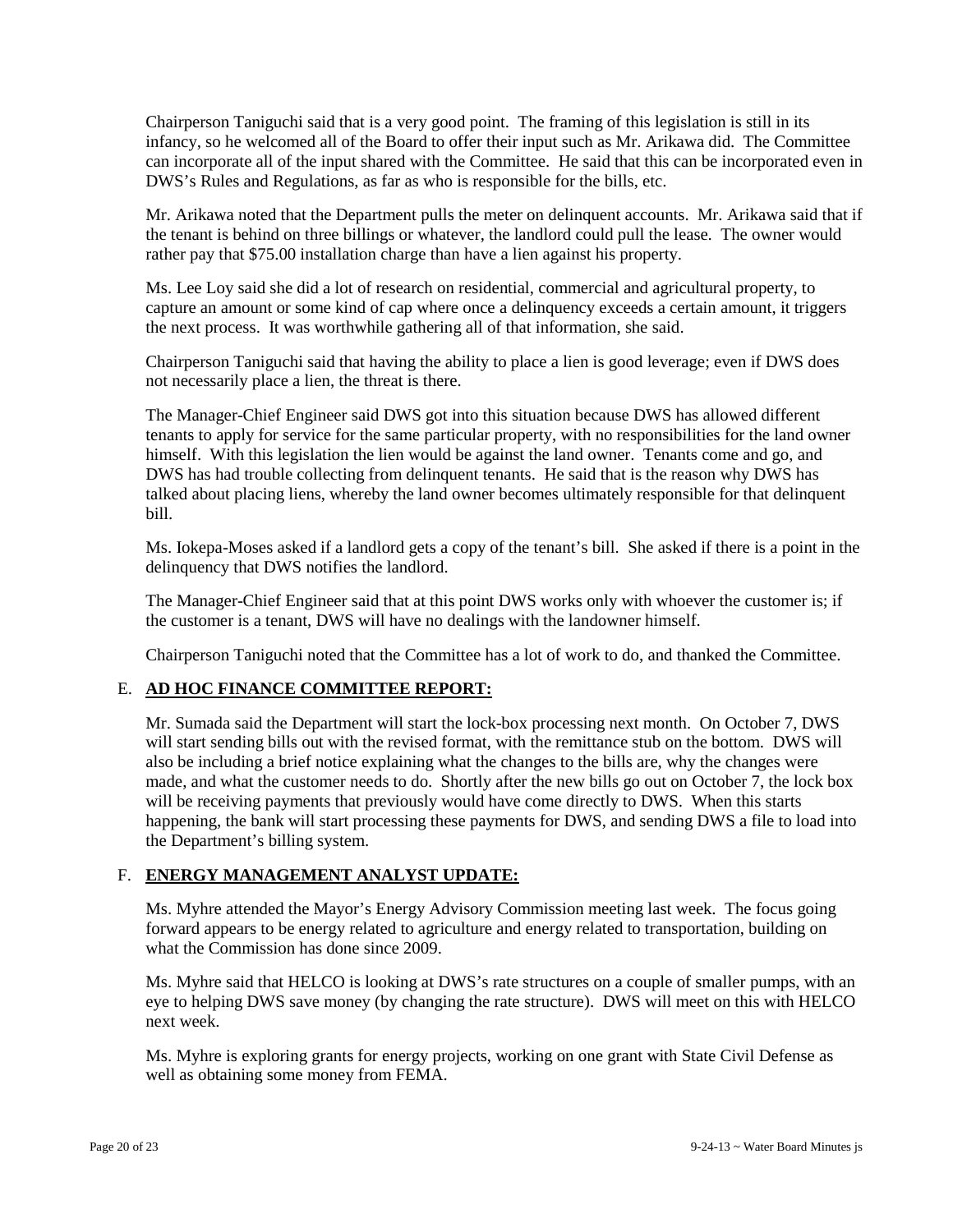## G. **MONTHLY PROGRESS REPORT**:

Regarding the Queen Ka'ahumanu Highway Widening project, Mr. Robinson noted that somebody emailed him a 314-page archaeological report. He looked through the report, which showed various archaeological areas beside the highway; the report showed how the plan should be redesigned, etc. Assuming that the report which the Department of Transportation (DOT) is working from is a recent report, Mr. Robinson expected the project will take a good deal longer to complete. He asked whether DOT had said anything to DWS about this.

Mr. Inaba said that DOT is approving the redesign (i.e., the change order) for Goodfellow Brothers. DWS has assured DOT that the Department is going to be in this project. DOT has not said how long things would take, and has not mentioned to DWS about possibly relocating some of the archaeological sites. He did know that DOT intends to work to avoid the majority of the sites.

## H. **REVIEW OF MONTHLY FINANCIAL STATEMENTS:**

Chairperson Taniguchi asked Mr. Sumada why there was a 25 percent increase in depreciation. He asked what kinds of items were added on.

Mr. Sumada said that the last three years, DWS's auditors have looked at DWS's CIP projects, and advised the Department to close the projects out sooner. Most recently, multimillion dollar projects like the \$5 million air conditioning renovation at the Waiākea Office Plaza and the Palani Road project have been closed out, and they are now starting to depreciate, which accounts for the big jump in depreciation, Mr. Sumada said.

#### I. **MANAGER-CHIEF ENGINEER'S REPORT:**

The Manager-Chief Engineer provided an update on the following:

- 1) Pu'ukala/Kona Ocean View Properties Subdivision Improvement District Update DWS closed the loan with USDA and the Department of Finance. The next step will be to give the contractor the Notice to Proceed. The contractor is expected to break ground sometime in November. This is basically a 9-month project, the Manager-Chief Engineer said.
- 2) Queen Ka'ahumanu Highway Widening Project Update This topic was covered earlier, but the bottom line is that the State DOT did not give the contractor Notice to Proceed.
- 3) Kawailani Tank update– The Manager-Chief Engineer said that the contractor is not at the site; he is waiting for the sealant material that is being shipped over from the Mainland; the sealant needs to go inside of the new tank. One major task is the removal of the steel tank, but that will not happen until the new tank is in operation. Mr. Inaba confirmed that the contractor had ordered the sealant, which should arrive in about three weeks. The contractor should be back on-site in the second week of October. The electrical contractor has to go back to redo some of their work, due to disused and corroded material. Once DWS is able to fill up the new tank, the connections can be made, the steel tank can be removed, and all of the heavy equipment can be taken out. The property will be fenced. The scheduled completion date is December 31, Mr. Inaba said.
- 4) Waikoloa Reservoir No.1 Update DWS had a conference call with FEMA and State Civil Defense. FEMA asked DWS to do an EA on this reservoir, to make sure that DWS is not disturbing any wildlife, etc. He noted that DWS had done an EA for Reservoir No. 2, but FEMA insisted that a separate EA be done for Reservoir No. 1. DWS has asked its consultant to submit a proposal to start the EA process. Mr. Inaba said that FEMA had asked DWS to assure them that DWS is not disturbing any new ground; DWS feels it is not disturbing any new ground. FEMA wants a statement from the consultant to assure that DWS is not digging undisturbed ground; to dig in undisturbed ground would mean that DWS would need to consult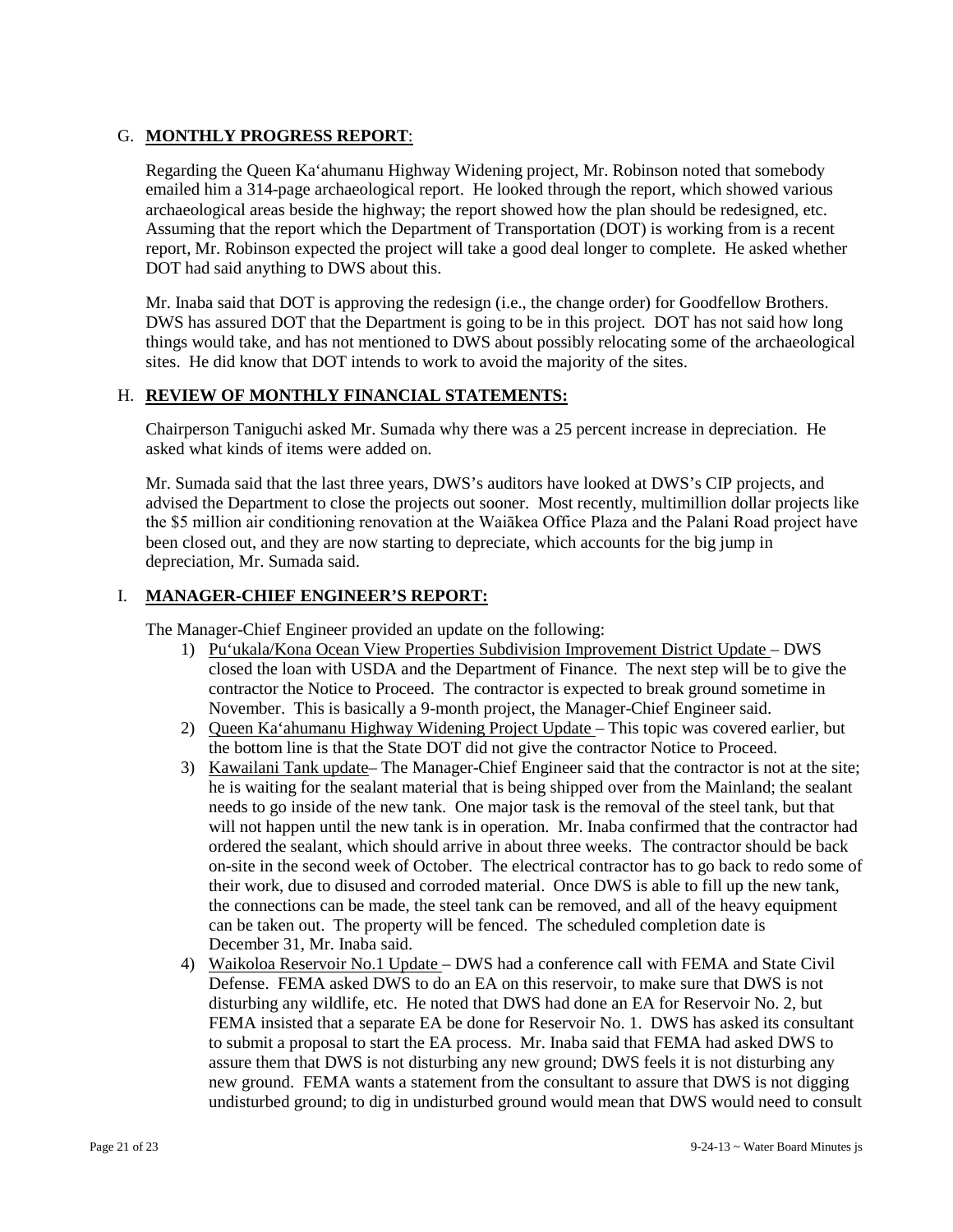with the State Historic Preservation Division. DWS is confident that it will not dig in undisturbed ground. Mr. Greenwell asked whether any of the FEMA money was expiring. Mr. Inaba said that he believed FEMA would be more receptive to a time extension, in light of all of the requirements they have come up with. FEMA is discussing how to monitor DWS's contract, so that DWS can pass for what FEMA calls "over-runs," i.e., costs that are higher than anticipated.

5) Parker Well Repairs Update – The Manager-Chief Engineer said the project engineer expects to get the cabling, and it should be two to three weeks before the repair will be completed. Waimea is getting dry, and DWS's reservoir levels are dropping significantly. Meanwhile, the Waimea Well is pumping 24/7, and it is important that the Parker Well gets back on-line. DWS wants to avoid having to declare a water restriction or mandatory conservation.

The Manager-Chief Engineer noted that a couple of things were passed out to the Board today; these items are not for discussion today. One of the things is a letter from Rev. Norman Keana'aina regarding DWS's Kalaoa Well site, which was addressed to the Water Board. If need be, this can be agendized for discussion at next month's meeting.

The other piece of information that was circulated was the petition by the National Parks Service to the Commission of Water Resource Management (CWRM). This petition seeks the designation of DWS's Keauhou Aquifer as a Management Area. There is a deadline for responding to this petition, and the Manager-Chief Engineer intends to request CWRM to extend the deadline for comments. If CWRM does not grant an extension for comment, the Board may want to hold a Special Meeting so that DWS can provide comments to the petition; the Secretary will contact the Board if a Special Meeting is needed. The deadline for comment is October 16. That date is prior to the next Board meeting, so if CWRM does not grant the time extension, then a Special Meeting might be scheduled prior to October 16, the Manager-Chief Engineer said.

> 6) Public Information and Education Specialist Update – Ms. Aton said that the department newsletter will be coming out soon. DWS participated in Government Career Day at the West Hawai'i Civic Center for high school students. DWS has had inquiries from Council Members Brenda Ford and Valerie Poindexter regarding water availability for different projects in their jurisdictions. DWS will participate in the Āhualoa Community Association's meeting next week. Ms. Aton said DWS has a plan in place in the event that a situation develops at the Kalaoa Well site vis a vis Rev. Norman Keana'aina; DWS is working in concert with the Mayor's Office, the Police Department and Corporation Counsel. DWS has held meetings regarding the National Parks Service petition to CWRM; the Department is strategizing on public information and education efforts in this regard. DWS submitted testimony to the City Council of Honolulu regarding the resolution on the Board of Water Supply's semi-autonomy; Ms. Aton had a copy of the testimony in case Board members wanted to read it. The Legislative Auditor's report on Hawaiian Ocean View Estates water meter allocation is due out; DWS is waiting for this final version for review and comments. The Board will take the findings and recommendations in the report, and decide what to do regarding the application process. Regarding the Kalaoa Well site situation, Mr. Greenwell asked whether DWS could continue to operate through a by-pass pipe or some other means, around that particular tank and well site if things go bad. The Manager-Chief Engineer said yes, DWS can operate its system without that tank, but it would be a rather jury-rigged system; DWS could look at other options as well. Mr. Greenwell, noting Ms. Aton's reference to a plan in place, asked whether DWS could provide water to the customers if this situation worsens. The Manager-Chief Engineer said yes. Ms. Aton said that the plan she mentioned was more of a public relations plan. The Operations plan was worked out early on, before the public relations plan was prepared; the public relations plan, coordinated with the Mayor's Office, the Police Department and Corporation Counsel, involved procedures DWS would follow in the event that there was obstruction to the site. The Deputy said the customers would still get water in